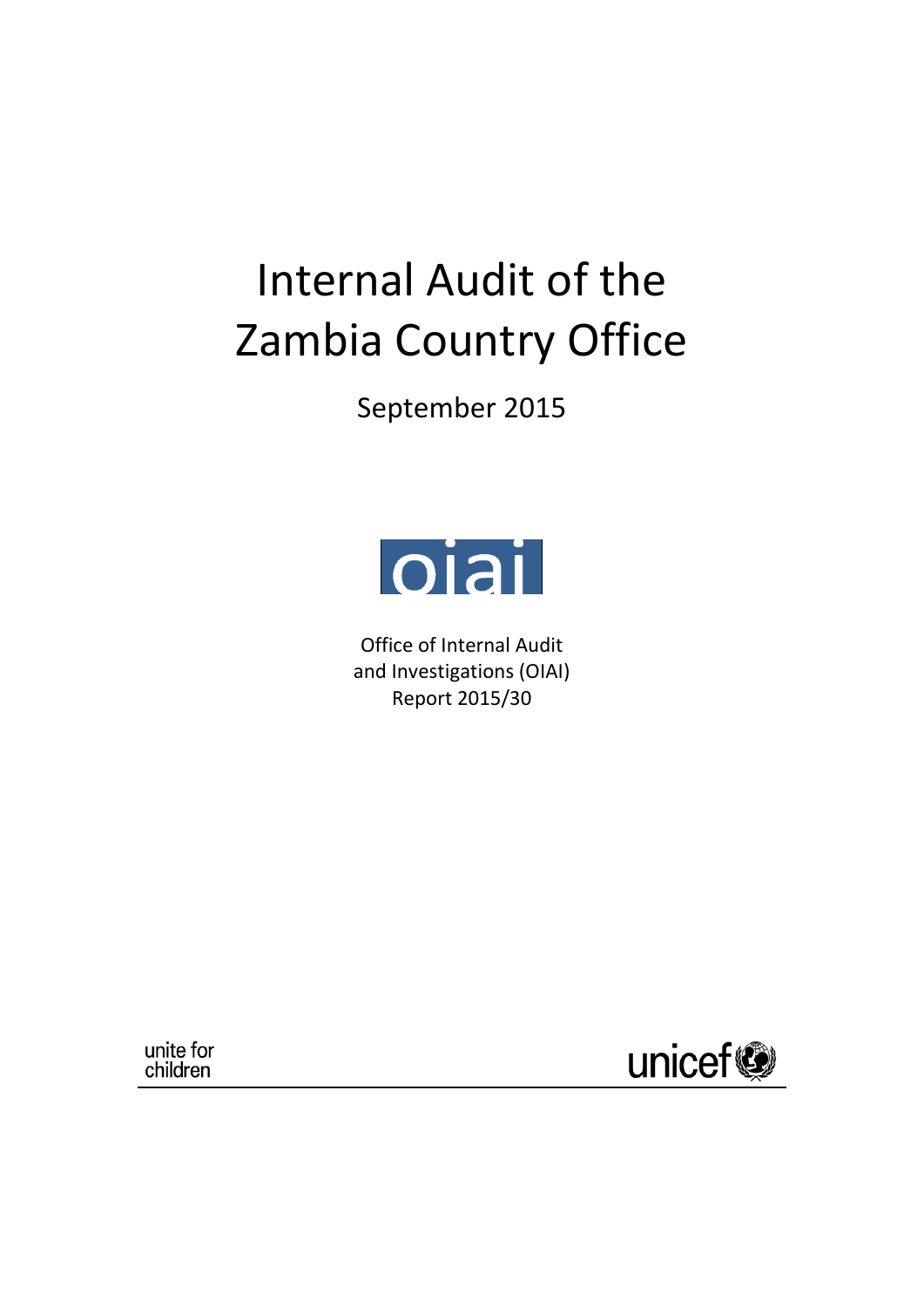# Summary

\_\_\_\_\_\_\_\_\_\_\_\_\_\_\_\_\_\_\_\_\_\_\_\_\_\_\_\_\_\_\_\_\_\_\_\_\_\_\_\_\_\_\_\_\_\_\_\_\_\_\_\_\_\_\_\_\_\_\_\_\_\_\_\_\_\_\_\_\_\_\_\_\_\_\_\_\_\_\_\_

The Office of Internal Audit and Investigations (OIAI) has conducted an audit of the Zambia country office. The audit sought to assess the office's governance, programme management and operations support. The audit team visited the office from 15 June to 9 July 2015, and the audit covered the period from January 2014 to June 2015.

The 2011-2015 country programme was revised following a mid-term review in 2013, and now consists of eight outcomes: *Health*; *Human Immunodeficiency Virus/Acquired Immunodeficiency Syndrome* (HIV/AIDS); *Water, sanitation and hygiene* (WASH); *Nutrition*; *Education*; *Child protection*; *Social inclusion*; and a cross-sectoral programme.

The country office is based in Lusaka, with no zone offices. The total approved budget for the country programme 2011-2015 (as revised in 2013) was US\$ 242.6 million, of which US\$ 42.8 million was Regular Resources (RR) and US\$ 199.8 million was Other Resources (OR). RR are core resources that are not earmarked for a specific purpose, and can be used by UNICEF wherever they are needed. OR are contributions that have been made for a specific purpose, and may not always be used for other purposes without the donor's agreement. An office is expected to raise the bulk of the resources it needs for the country programme itself (as OR), up to the approved ceiling. The total country office budget was US\$ 58 million in 2014 and, as of June, the budget for 2015 was US\$ 68 million.

As of June 2015, the country office had 95 approved posts, of which 22 were international professional; 38 were national officers; 33 were general service; and two were UN Volunteers.

#### Action agreed following the audit

In discussion with the audit team, the country office has agreed to take a number of measures. Two are being implemented by the country office as high priority  $-$  that is, to address issues that require immediate management attention. These are as follows:

- The office agrees to strengthen oversight of implementation of the Harmonized Approach to Cash Transfers (HACT), and to: review the results of the planned macroassessment; arrange for micro-assessments to be carried out by qualified contractors; update its 2015 HACT plan to be risk-informed and implement it accordingly, including scheduled audits of partners planned to receive more than US\$ 500,000; include urgent recommendations from scheduled audits are included in the assurance plan, and systematically followed up; and develop a strategy and plan to train partners including Government implementing partners on HACT.
- The office agrees to take several steps to strengthen controls over the procurement of programme supplies and services, including: application of the correct criteria in the award of contracts to individual consultants; better use of the competitive selection process; strengthening of planning for procurement of programme supplies; ensuring adequate segregation of duties in procurement; systematic evaluation of the performance of suppliers; and provision of guidance to staff on the maintenance of procurement information and closure of contracts in VISION.

#### Conclusion

Based on the audit work performed, OIAI concluded that, subject to implementation of the agreed actions described, the controls and processes over the country office were generally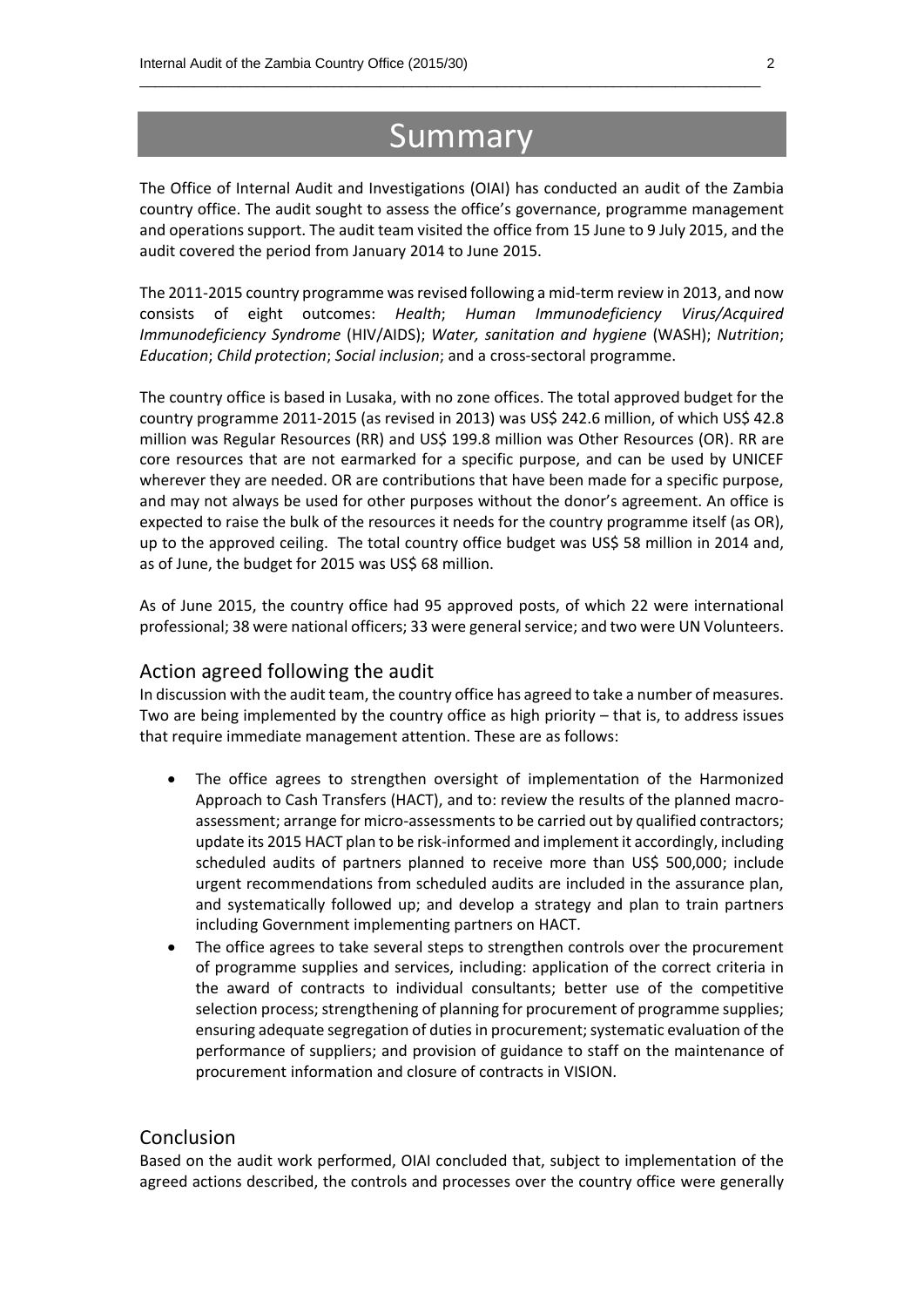established and functioning during the period under audit.

The Zambia country office, the Regional Office and OIAI intend to work together to monitor implementation of the measures that have been agreed.

\_\_\_\_\_\_\_\_\_\_\_\_\_\_\_\_\_\_\_\_\_\_\_\_\_\_\_\_\_\_\_\_\_\_\_\_\_\_\_\_\_\_\_\_\_\_\_\_\_\_\_\_\_\_\_\_\_\_\_\_\_\_\_\_\_\_\_\_\_\_\_\_\_\_\_\_\_\_\_\_

Office of Internal Audit and Investigations (OIAI) September 2015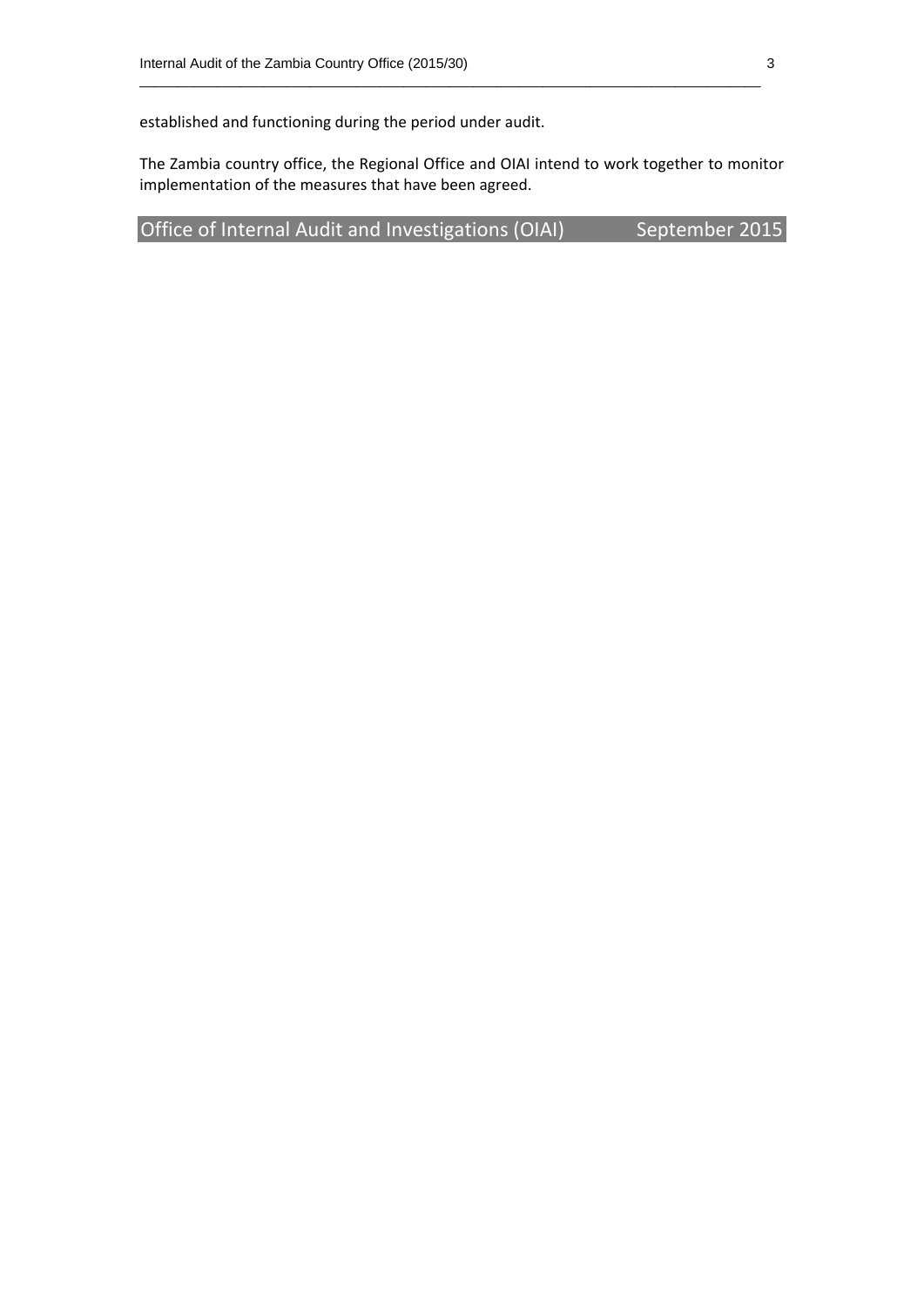# **Contents**

\_\_\_\_\_\_\_\_\_\_\_\_\_\_\_\_\_\_\_\_\_\_\_\_\_\_\_\_\_\_\_\_\_\_\_\_\_\_\_\_\_\_\_\_\_\_\_\_\_\_\_\_\_\_\_\_\_\_\_\_\_\_\_\_\_\_\_\_\_\_\_\_\_\_\_\_\_\_\_\_

| <b>Summary</b>                                                     | $\mathbf{2}$   |
|--------------------------------------------------------------------|----------------|
| <b>Objectives</b>                                                  | 5              |
| <b>Observations</b>                                                | 5              |
| Governance                                                         | 5              |
| Annual priorities                                                  | 6              |
| Country management team                                            | 6              |
| Risk management                                                    | $\overline{7}$ |
| Delegation of authorities and assignment of roles                  | 8              |
| Recruitment                                                        | 9              |
| Dependency allowance                                               | 11             |
| <b>UN Coherence</b>                                                | 11             |
| Governance: Conclusion                                             | 12             |
| <b>Programme management</b>                                        | 13             |
| Results-based management                                           | 13             |
| Millennium Development Goal initiative                             | 14             |
| Harmonized Approach to Cash Transfers                              | 15             |
| Programme monitoring                                               | 18             |
| Programme Cooperation Agreement review process                     | 20             |
| Programme evaluations                                              | 22             |
| Resource mobilization and donor reporting                          | 23             |
| Programme management: Conclusion                                   | 24             |
| <b>Operations support</b>                                          | 25             |
| Management of cash transfers                                       | 25             |
| Vendor master records                                              | 27             |
| Procurement of supplies and services                               | 28             |
| Information and communication technology                           | 30             |
| Records management                                                 | 31             |
| Operations support: Conclusion                                     | 32             |
| Annex A: Methodology, and definition of priorities and conclusions | 33             |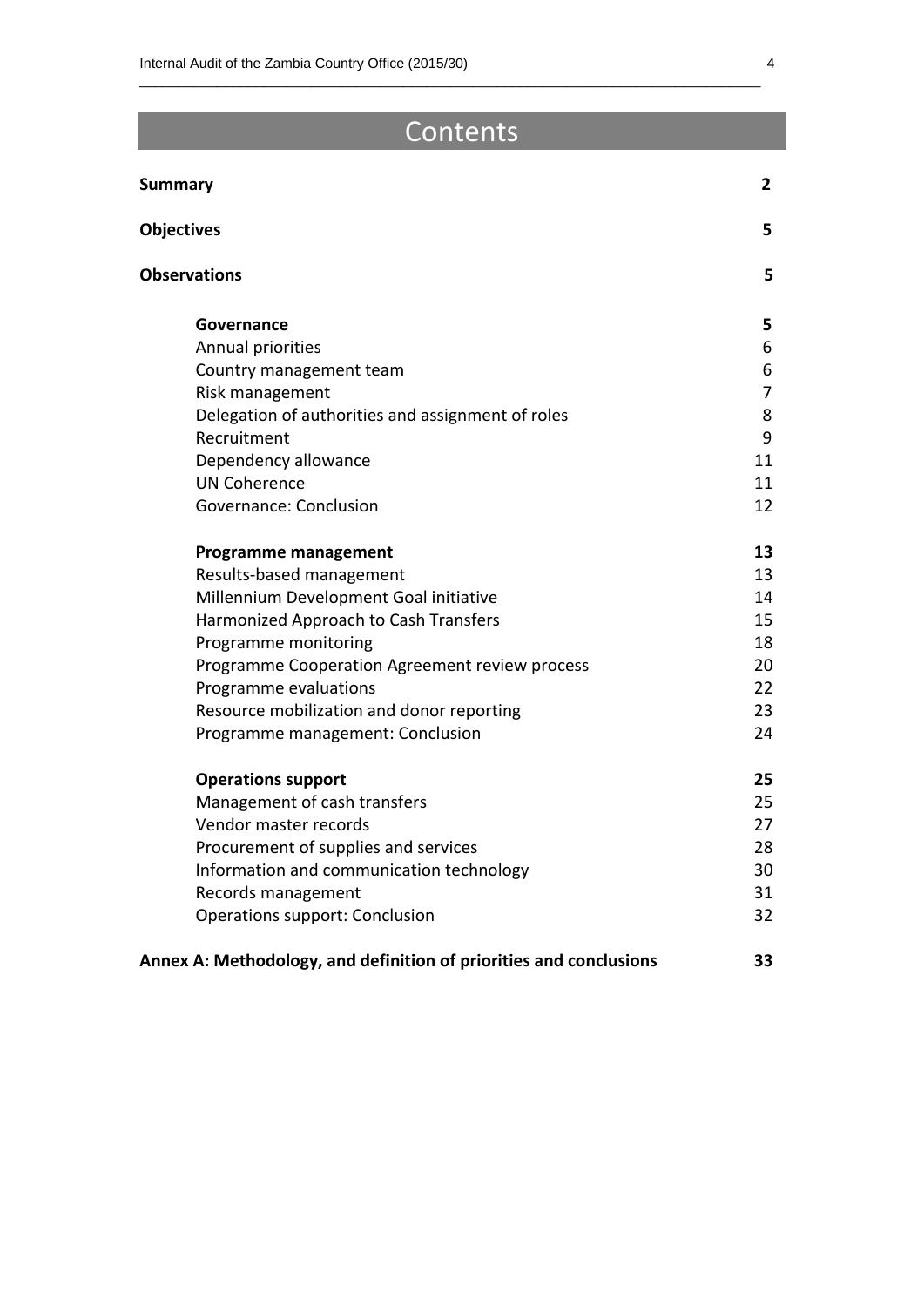# **Objectives**

\_\_\_\_\_\_\_\_\_\_\_\_\_\_\_\_\_\_\_\_\_\_\_\_\_\_\_\_\_\_\_\_\_\_\_\_\_\_\_\_\_\_\_\_\_\_\_\_\_\_\_\_\_\_\_\_\_\_\_\_\_\_\_\_\_\_\_\_\_\_\_\_\_\_\_\_\_\_\_\_

The objective of the country-office audit is to provide assurance as to whether there are adequate and effective controls, risk-management and governance processes over a number of key areas in the office.

The audit observations are reported upon under three headings; governance, programme management and operations support. The introductory paragraphs that begin each of these sections explain what was covered in that particular area, and between them define the scope of the audit.

# Audit observations

### 1 Governance

In this area, the audit reviewed the supervisory and regulatory processes that support the country programme. The scope of the audit in this area includes the following:

- **Supervisory** structures, including advisory teams and statutory committees.
- **Identification** of the country office's priorities and expected results and clear communication thereof to staff and the host country.
- **Human-resources management.** This includes recruitment, training and staff entitlements and performance evaluation.
- **Performance measurement**, including establishment of standards and indicators to which management and staff are held accountable.
- **Delegation** of authorities and responsibilities to staff, including the provision of necessary guidance, holding staff accountable, and assessing their performance.
- **Risk management**: the office's approach to external and internal risks to achievement of its objectives.
- **Ethics**, including encouragement of ethical behaviour, staff awareness of UNICEF's ethical policies and zero tolerance of fraud, and procedures for reporting and investigating violations of those policies.

All the areas above were covered in this audit. Where appropriate, the audit also reviews an office's participation in UN inter-agency activities and application of the UN coherence principles under Delivering as One (DaO). This was relevant in the case of Zambia, and was covered (see observation *UN Coherence*, p11 below).

The audit found a number of controls functioning well. The office had supervisory structures and governance advisory committees with adequate terms of reference and appropriate memberships. There were also effective mediation, conflict resolution and staff support mechanisms through the staff association and joint consultative committees.

The office managed, measured and reported staff performance in accordance with the organizational cycle of planning, mid-term review and year-end evaluation. It also promoted ethical behaviour through training activities on UN and UNICEF values, conflicts of interest, fraud and misconduct.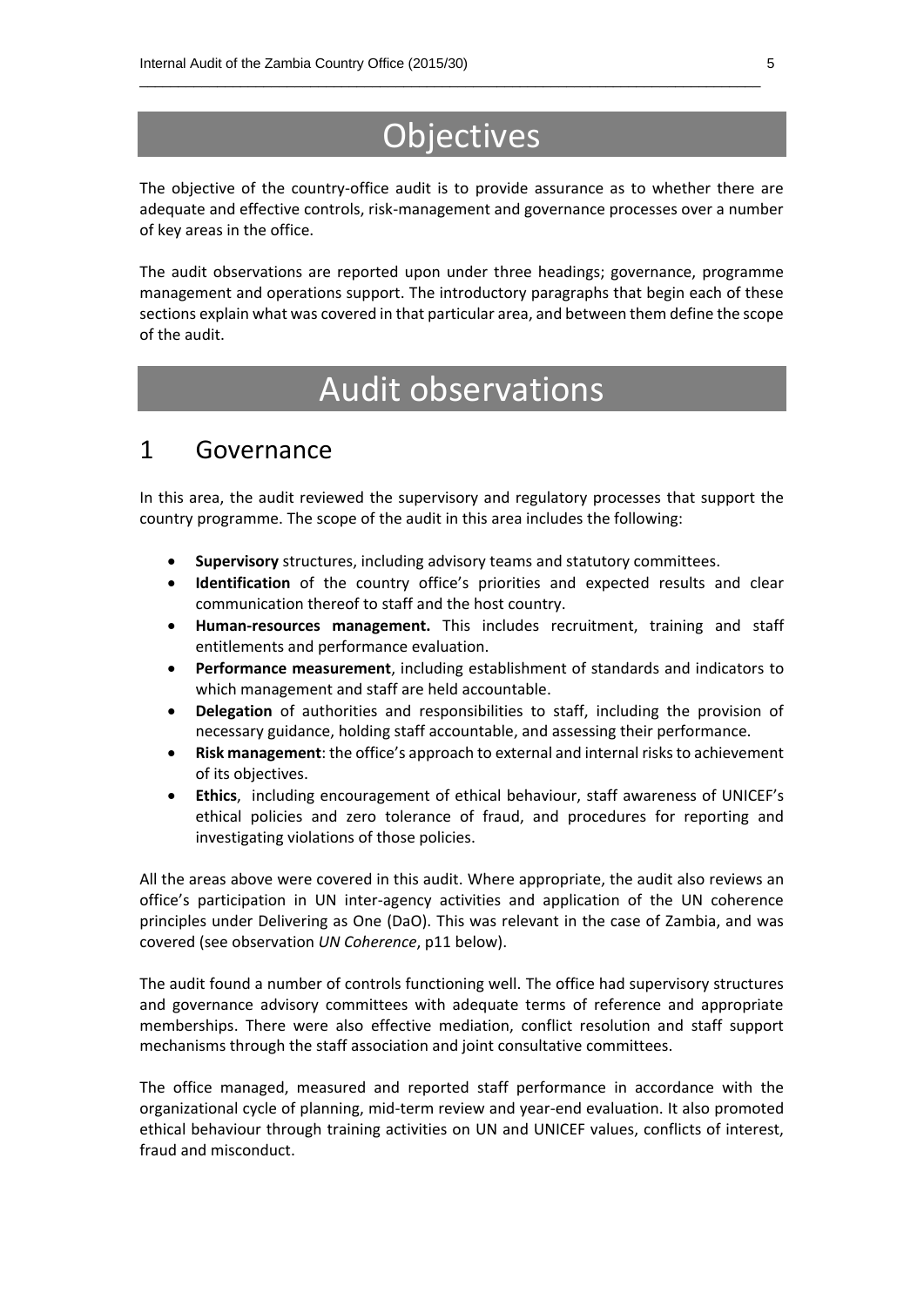However, the audit also noted the following.

#### Annual priorities

Offices are expected to establish annual programme and operations priorities, and assign staff responsibilities for them. They should also define a set of management indicators and targets to monitor progress in achievement of those priorities. These processes are carried out through preparation of an Annual Management Plan (AMP). The audit reviewed the office's 2014 and 2015 AMPs and 2015, and noted the following.

\_\_\_\_\_\_\_\_\_\_\_\_\_\_\_\_\_\_\_\_\_\_\_\_\_\_\_\_\_\_\_\_\_\_\_\_\_\_\_\_\_\_\_\_\_\_\_\_\_\_\_\_\_\_\_\_\_\_\_\_\_\_\_\_\_\_\_\_\_\_\_\_\_\_\_\_\_\_\_\_

*Setting of priorities and staff responsibilities:* The office had identified its priorities for 2014 and 2015 in its AMPs. For each priority, it had set the expected results/targets, timelines and performance indicators. However, the office' annual priority setting for 2014 was not fully risk-informed, as the office had not conducted risk assessment for the year (see observation *Risk management*, p8 below).

There were also some priorities for which the office had not assigned responsibility to specific staff members. For example, the office had set partnership with donors, and innovation and knowledge management, as priorities for 2015; however, these priorities were not assigned to staff members. Where priorities had been assigned to staff members, they were not always clearly included in those individuals' 2014 and 2015 performance plans.

The audit also noted that the Country Management Team (CMT) did not consistently follow up implementation of the office priorities (see following observation).

**Agreed action 1 (medium priority):** The office agrees to increase oversight of the application of expected controls; and to:

- i. Ensure management priorities are assigned to specific staff members who will be accountable for their implementation by including them in their ePas/PER.
- ii. Regularly monitor and report results of the follow up of implementation of management priorities to the CMT.

Staff responsible for taking action: Representative, Planning Officer, and Human Resources Specialist

Date by which action will be taken: May 2016

#### Country Management Team (CMT)

An office's CMT consists of senior staff from Programme and Operations sections, and staff representatives. It advises the Representative on the management of the country programme and on strategic programme and operations matters. It also monitors progress on the annual programme and operations priorities in the AMP (see previous observation).

The office had a functioning CMT that held 10 meetings in 2014, and five meetings in 2015 as of the time of the audit. The CMT had clearly defined terms of reference and had fair representation from the programme and operations staff, including the staff association and the general service staff.

However, the audit reviewed minutes from a sample of six of the meetings held in 2014 and 2015 and noted that they had not consistently reviewed key office priorities and management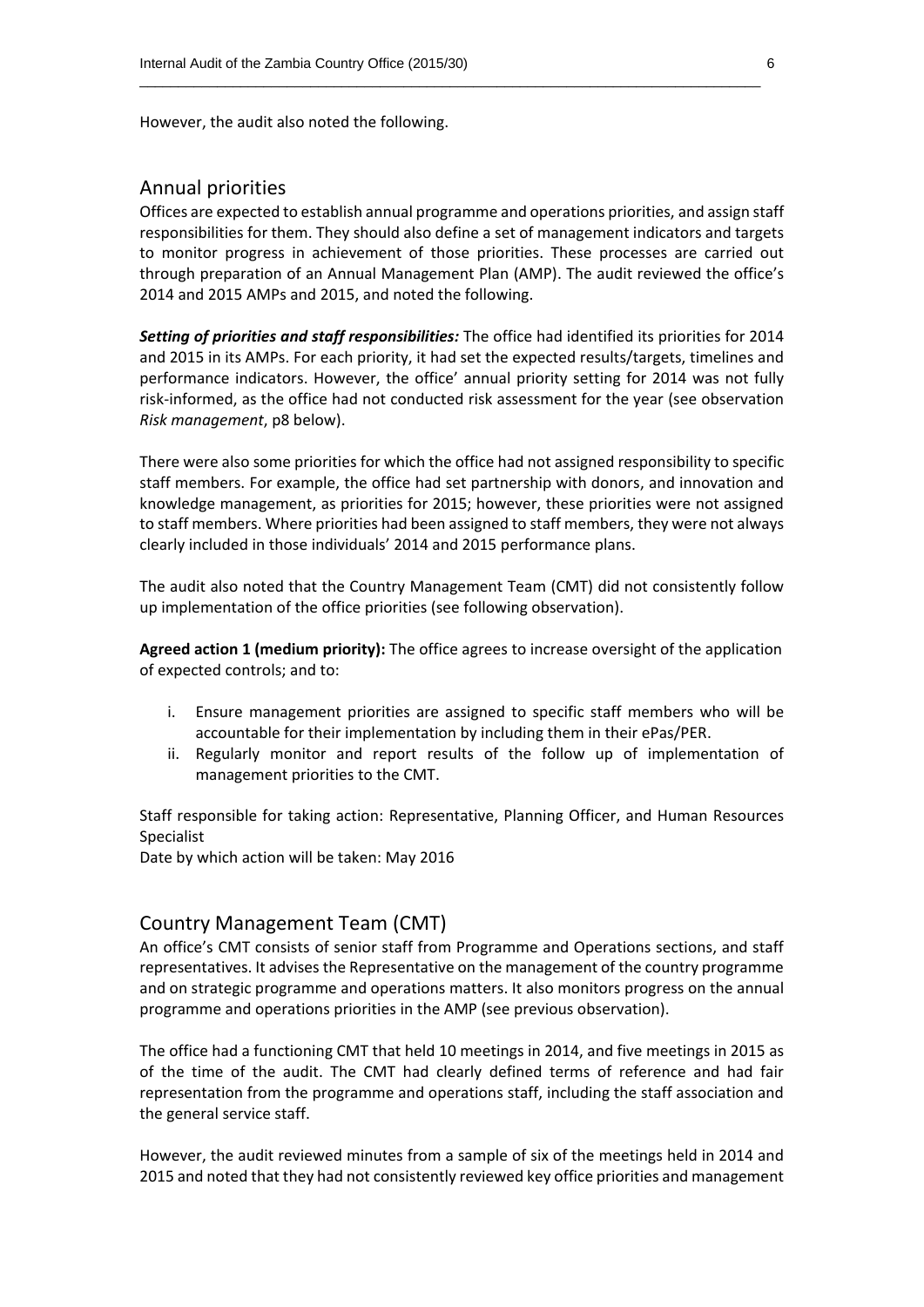indicators. For example, subnational presence, innovation, risk management and quality assurance were amongst the office priorities in 2014, but there was no evidence in minutes of 2014 CMT meetings that they had been discussed in them. Neither were fundraising and HACT<sup>1</sup> implementation, which were specifically set in the AMP as management indicators to be reviewed in the CMT meetings. (However, HACT implementation was methodically included for discussion in the 2015 CMT meetings).

\_\_\_\_\_\_\_\_\_\_\_\_\_\_\_\_\_\_\_\_\_\_\_\_\_\_\_\_\_\_\_\_\_\_\_\_\_\_\_\_\_\_\_\_\_\_\_\_\_\_\_\_\_\_\_\_\_\_\_\_\_\_\_\_\_\_\_\_\_\_\_\_\_\_\_\_\_\_\_\_

The action points were not always followed up and the CMT was not always kept abreast of the status of their implementation. For example, the CMT agreed in February 2015 that sections prepare HACT assurance plan by March 2015. The same meeting agreed that development and testing of field-monitoring tools would be finalized by March 2015. However, subsequent CMT meeting minutes from March 2015 did not review progress on these action points (the HACT assurance plans had in fact been completed). The office had recently brought in a system to monitor implementation of assigned CMT action points.

Insufficient follow-up of action points stemming from CMT meetings would reduce the CMT's effectiveness in ensuring achievement of results.

**Agreed action 2 (medium priority):** The office agrees to:

- i. Ensure office priorities and key management indicators are reviewed regularly and monitored in the country management team (CMT) meetings.
- ii. Implement the tracking tools the office has developed to follow up implementation of the assigned action points of the CMT meetings and share their update status with the CMT.

Staff responsible for taking action: Representative and Planning Officer Date by which action will be taken: December 2015

#### Risk management

**.** 

UNICEF's Enterprise Risk Management (ERM) policy requires offices to have processes for periodic and ongoing identification and assessment of risks that may have an impact on their objectives. This is done partly through conducting Risk and Control Self-Assessment (RCSA), and the incorporation of action to manage the risks it identifies in a risk and control library and an action plan to implement risk-mitigation activities.

According to the ERM guidelines, offices should regularly monitor the status of actions defined to manage significant risks, and update its RCSA annually – or more often if required for emerging and declining significant risks. This can be done by including the significant risks and relevant action plans in the annual management plan and involving the office management team in periodic monitoring. However, the office did not conduct the RCSA exercise in 2014 and as a result did not update its risk and control profile during the year. The office said it had not conducted an RCSA in 2014 due to other competing priorities.

The office did make a systematic risk assessment and draw up an action plan in 2015, and assigned the action points to staff members. The 2015 assessment had identified risks in 11 risk categories. One was assessed as high, under the risk category of fraud and misuse of resources; and one was assessed as high to very high, under the risk category of fundraising

 $1$  HACT is the Harmonized Approach to Cash Transfers. See observation on HACT, p15 below.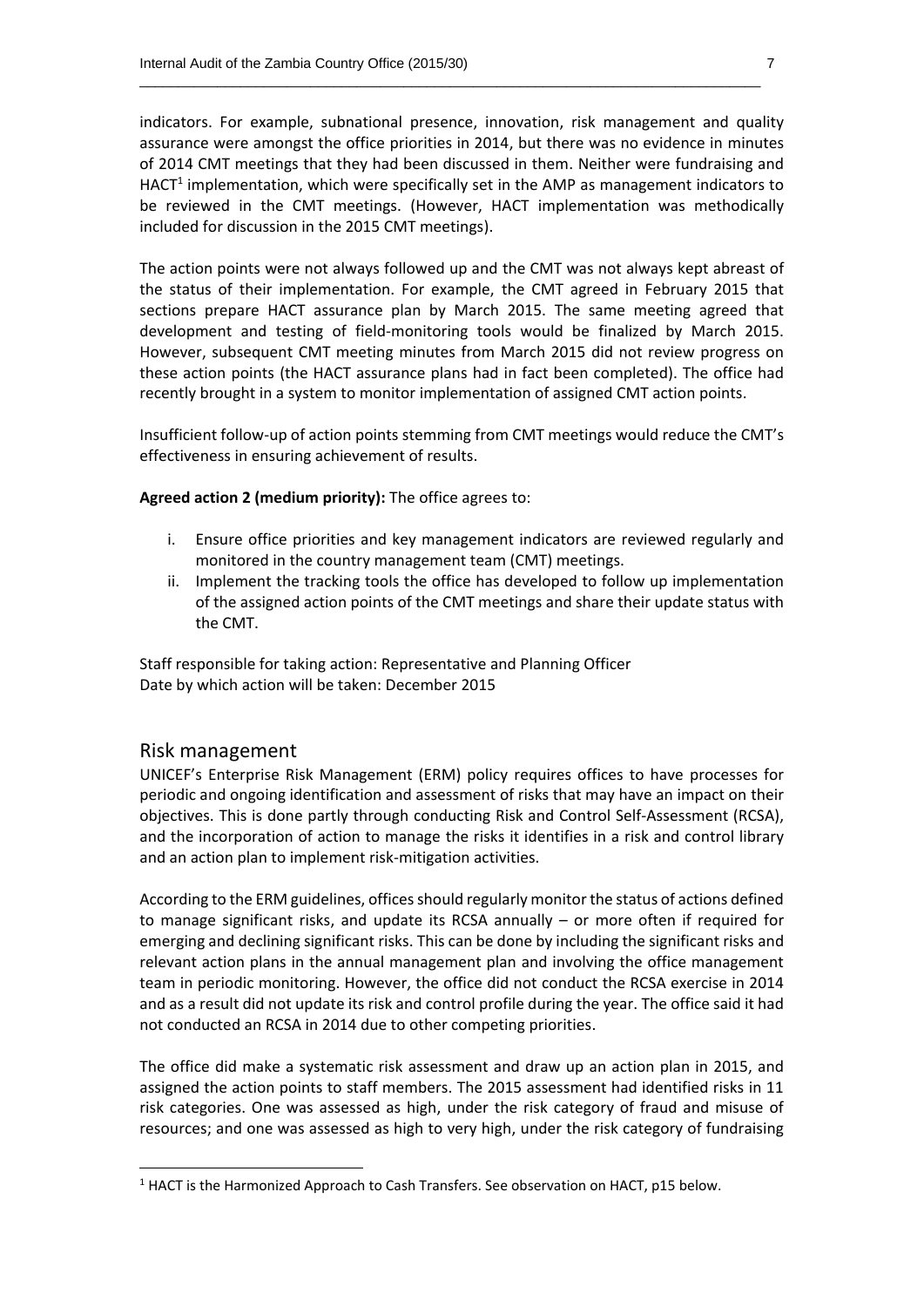and external stakeholder relations.

However, the action plan to mitigate the risks identified was not adequately followed up. For example, to mitigate the high risk of fraud and misuse of resources, the office had planned to raise awareness of the staff on UNICEF anti-fraud policy by March 2015. However, only 11 of the 84 staff had received the training. To mitigate the same risk, the office had planned to develop local HACT guidelines for the implementing partners and conduct training sessions by March 2015; however, neither had been done at the time of the audit.

\_\_\_\_\_\_\_\_\_\_\_\_\_\_\_\_\_\_\_\_\_\_\_\_\_\_\_\_\_\_\_\_\_\_\_\_\_\_\_\_\_\_\_\_\_\_\_\_\_\_\_\_\_\_\_\_\_\_\_\_\_\_\_\_\_\_\_\_\_\_\_\_\_\_\_\_\_\_\_\_

**Agreed action 3 (medium priority):** The office agrees to increase oversight of the application of expected controls defined in UNICEF ERM policy, and to:

- i. Conduct a Risk and Control Self-Assessment at least once a year and regularly update the office risk profile for emerging and declining significant risks.
- ii. Institute systematic follow-up of implementation of the planned actions to mitigate the risks identified.

Staff responsible for taking action: Chief of Operations Date by which action will be taken: July 2016

#### Delegation of authorities and assignment of roles

Each office is required to maintain a Table of Authority (ToA), setting out the authorities delegated to each staff member. The Representative should review the ToA periodically (preferably quarterly) to confirm its continued accuracy and appropriateness. Staff are required to acknowledge in writing the authorities delegated to them.

The ToA should be reflected in the roles assigned within UNICEF's management system, VISION (from Virtual Integrated System of Information). Representatives approve the provisioning of VISION user IDs and their corresponding roles, using the guidelines in UNICEF Financial and Administrative Policy No. 1: *Internal Controls* and its supplements. An understanding of these roles, and the responsibilities assigned to staff, is essential in approving role assignments. A key requirement is to ensure, as far as possible, adequate segregation of duties, so that no single staff member can carry out a whole process (for example ordering, receiving and payment) without checks and balances.

The office had assigned roles to staff members and mapped these roles in VISION in 2014 and 2015. In addition, the Representative had delegated authorities to staff as authorizing, purchase-order releasing, receiving, certifying, approving and paying officers. However, the audit noted the following.

*Delegation of roles:* The audit reviewed a sample of 15 invoices to see if the approving role was being exercised by staff to whom it had been delegated. The audit review noted that six of the sampled 15 invoices were approved by staff members who were on stretch assignments and had not formally signed for the delegated approving role. The office stated that the staff affected were on stretch assignments from other UNICEF offices. The audit also checked a sample of 10 invoices to confirm that the certifying role was being exercised by the staff to whom it had been delegated, and found two invoices had been manually certified by the staff to whom the authority had not been delegated by the Representative.

*Accuracy of recording roles in VISION:* Some roles registered in VISION did not correspond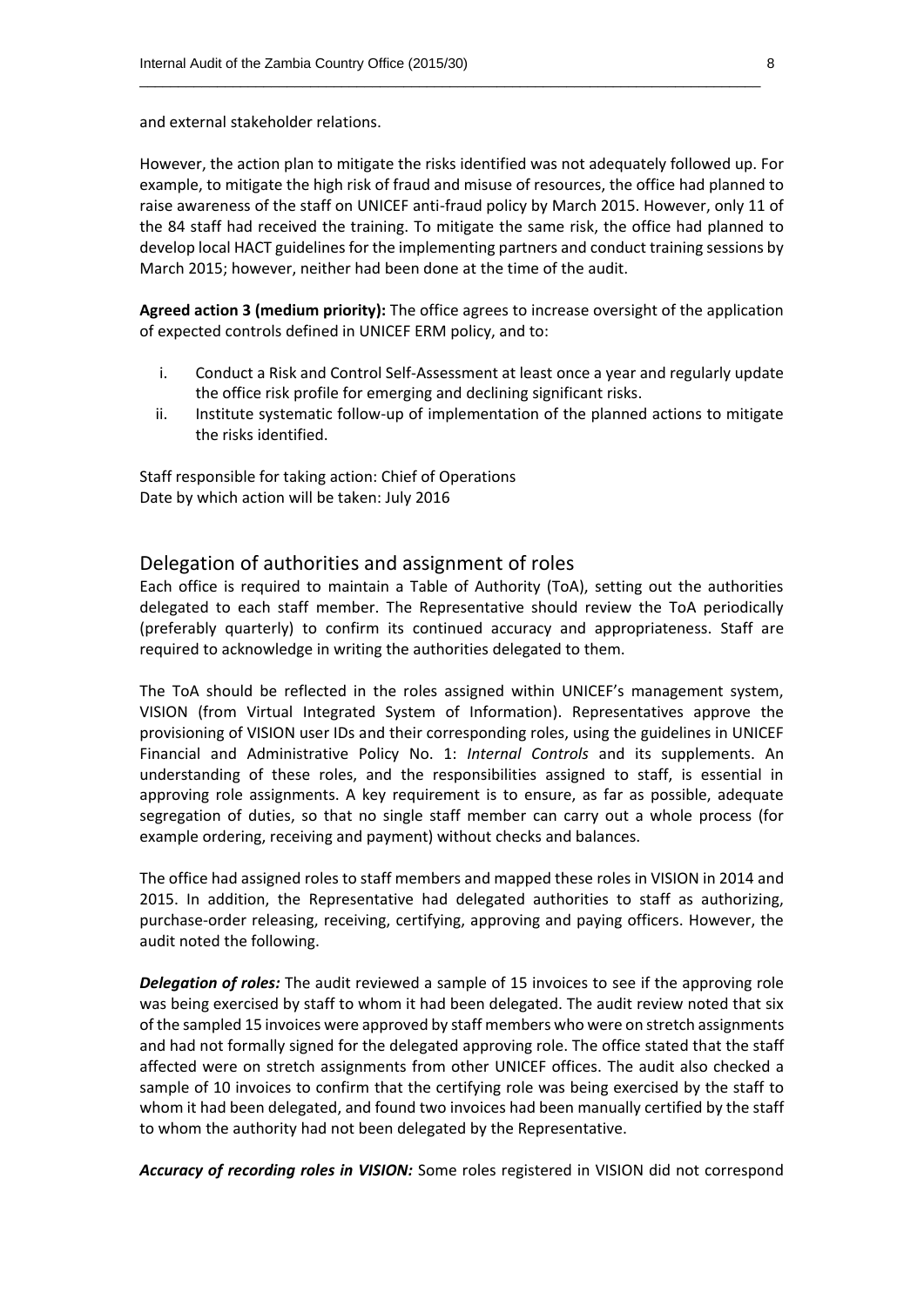with the approved ToA. For example, a staff member had been assigned the certifying role in VISION although it had not been delegated to them in the ToA. Conversely, the receiving officer role had been delegated to three staff members although it was not assigned for them in VISION. This increased the risk of unauthorized transactions recorded in VISION.

\_\_\_\_\_\_\_\_\_\_\_\_\_\_\_\_\_\_\_\_\_\_\_\_\_\_\_\_\_\_\_\_\_\_\_\_\_\_\_\_\_\_\_\_\_\_\_\_\_\_\_\_\_\_\_\_\_\_\_\_\_\_\_\_\_\_\_\_\_\_\_\_\_\_\_\_\_\_\_\_

**Bank signatory panel:** The authority to amend signatories for the UNICEF bank account is vested in the Comptroller, Division of Finance and Administrative Management (DFAM), and delegated to the Deputy Director Finance and the Heads of UNICEF offices. However, the office sent letters of amendment, effecting changes to the signatory panel, signed jointly by two signatories; but they did not include the Representative and neither he nor DFAM had endorsed them. In addition, none of the signatory panel or paying officers (except one) who signed cheques and bank transfer letters had formally acknowledged awareness of accountability and acceptance of delegation for the paying officer role.

The office also did not update the signatory panel for changes on time. For example, a staff member was a signatory for seven months after retirement. The staff member had also been issued the token (electronic banking device) to execute payments electronically from UNICEF bank accounts and the office could not confirm if the token had been returned. Another staff member, whose post had been abolished, remained a signatory to the UNICEF bank account for five months after leaving.

Not updating the signatory panel promptly increased the risk of unauthorized and fraudulent transactions from UNICEF bank accounts – and the office's RCSA in 2015 had highlighted fraud and misuse of resources as high risk. (The audit did not identify any fraudulent activities regarding the management of bank accounts).

#### **Agreed action 4 (medium priority):** The office agrees to:

- i. Establish a mechanism to ensure that only staff with delegated authorities exercise key financial roles.
- ii. Formalize accountability of bank signatories through letter of delegation and acceptance for the paying officer role.
- iii. Review registration of the Table of Authority and the functional roles in VISION to ensure consistency between the delegated authorities and the assigned roles.
- iv. Update the bank signatory panel promptly and ensure that amendment letters to the signatory panel are signed by the authorized staff.
- v. Maintain a register for the tokens issued by the bank to staff members and track them, particularly when staff leave the office.

Staff responsible for taking action: Chief of Operations Date by which action will be taken: March 2016

#### Recruitment

Country offices should conduct recruitment according to UNICEF executive directive CF/EXD/2013-004, which sets out provisions for staff selection that places the right person in the right job in the quickest possible time.

In June 2015, the office had 95 established posts – 22 international professional (IP), 38 national professional (NO), two UN Volunteers (VOL) and 33 general service staff (GS). The office completed 30 recruitments between January 2014 and June 2015. Selection panel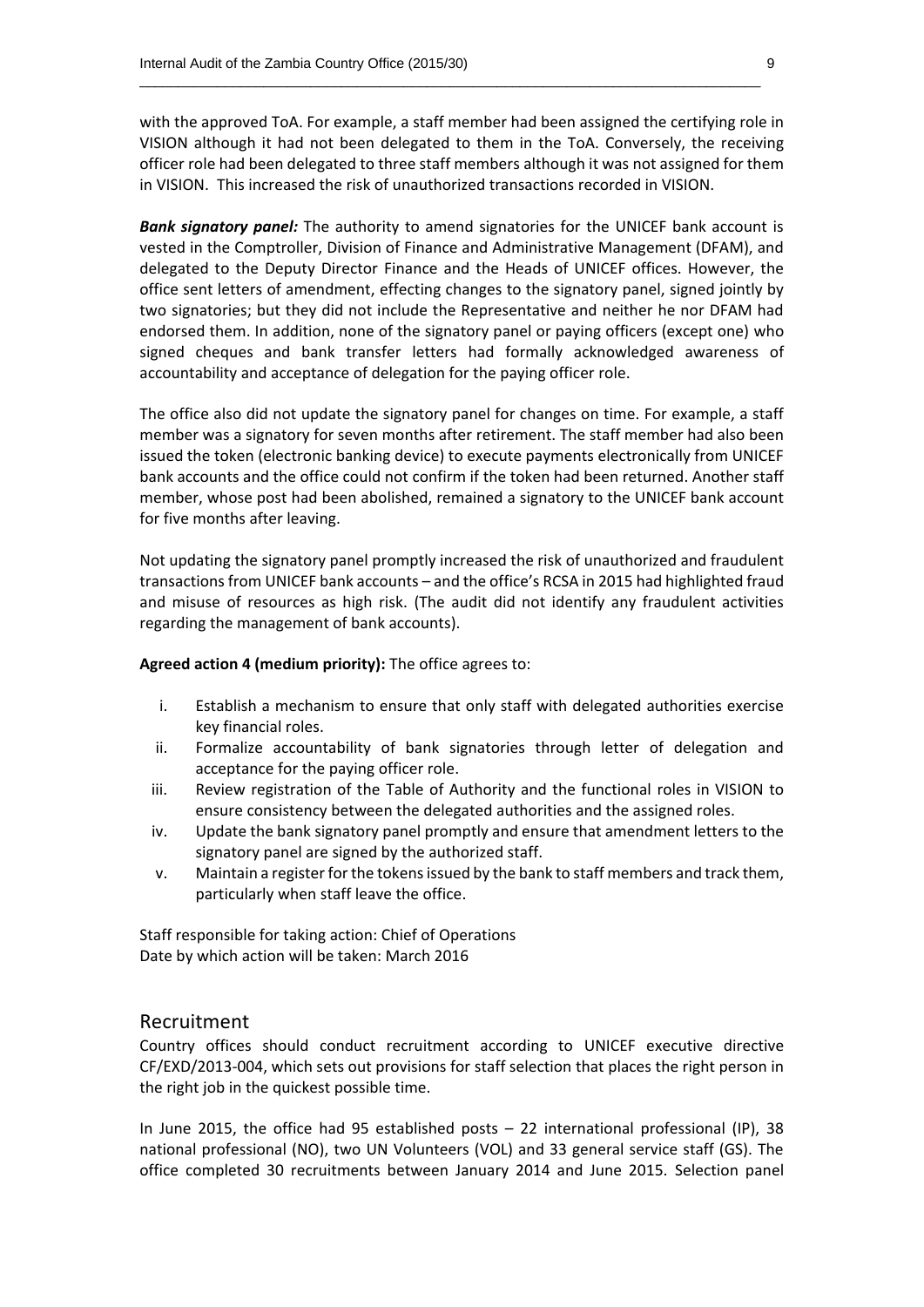members were duly appointed and there was a Central Review Body (CRB). However, the audit noted the following.

\_\_\_\_\_\_\_\_\_\_\_\_\_\_\_\_\_\_\_\_\_\_\_\_\_\_\_\_\_\_\_\_\_\_\_\_\_\_\_\_\_\_\_\_\_\_\_\_\_\_\_\_\_\_\_\_\_\_\_\_\_\_\_\_\_\_\_\_\_\_\_\_\_\_\_\_\_\_\_\_

*Vacancies:* At the time of the audit (June 2015), 10 of the 95 established posts were vacant, six of them for more than one year – including key posts like human resources officer (which had been vacant since January 2014), emergency specialist, and supply specialist, among others. The office said it had made a conscious decision not to fill them due to lack of adequate funding. It further stated that five of the 10 vacant posts were likely be abolished in the new country programme starting 2016 and it had put proper mitigation measures in place. However, the office also acknowledged that the delay of over 18 months in filling the human resources post had contributed to the delays in the recruitment process.

This process was quite lengthy. The audit reviewed a sample of 10 recruitment cases (seven national and three international posts) and found that it took an average of 126 days, with only three meeting the UNICEF standard of 90 days. From the closing date for applications to the interview took an average of 60 days, and another 66 days from interview to offer letter. Delays were caused by a combination of factors including lack of qualified candidates, and non-availability of selection panel members (including the subject matter experts, who are normally assigned by the Regional Office), and inadequate planning.

The protracted process would put strain on the existing staff (in particular, it would affect the monitoring roles of the programme staff); there was also a risk it could undermine donors' confidence, especially with regard to the key positions. The office said it made use of temporary assistants and consultants to fill staffing gaps.

*Selection process:* From the sample of 10 recruitments reviewed, the audit noted that there were insufficient controls to ensure a fair and transparent recruitment process. For instance, in three of the 10 cases, the selection panel matrix did not sufficiently enlarge upon the highly proficient (HP) ratings the candidates had received in their interviews, making comparison of candidates difficult.

In another two cases, candidates' applications were received after the closing dates of the vacancy announcement, without recorded justification. The office also did not apply consistent cut-off mark for administering written tests as part of the assessment process. In one case, the cut-off mark was 65 percent, but candidates that scored 64 and 61 percent were also considered for further review. In a second case, the pass mark was 45 percent and yet in another case it was set at 35 out of 50 points. The audit was not provided with sufficient evidence to confirm if these criteria had been established prior to the administration of the written tests, as required by UNICEF selection policy.

Insufficient controls to ensure the selection process in accordance with UNICEF policies and procedures increased the risk of errors and reputational risk.

**Agreed action 5 (medium priority):** The office agrees to strengthen oversight of the application of expected controls, and to take the following specific measures:

- i. Prioritize filling of vacant posts that may still be needed in the new country programme.
- ii. Identify the causes of delays in recruiting staff and take corrective measures to ensure it is done within the established timeline.
- iii. Develop and implement standard operating procedures to guide selection panels in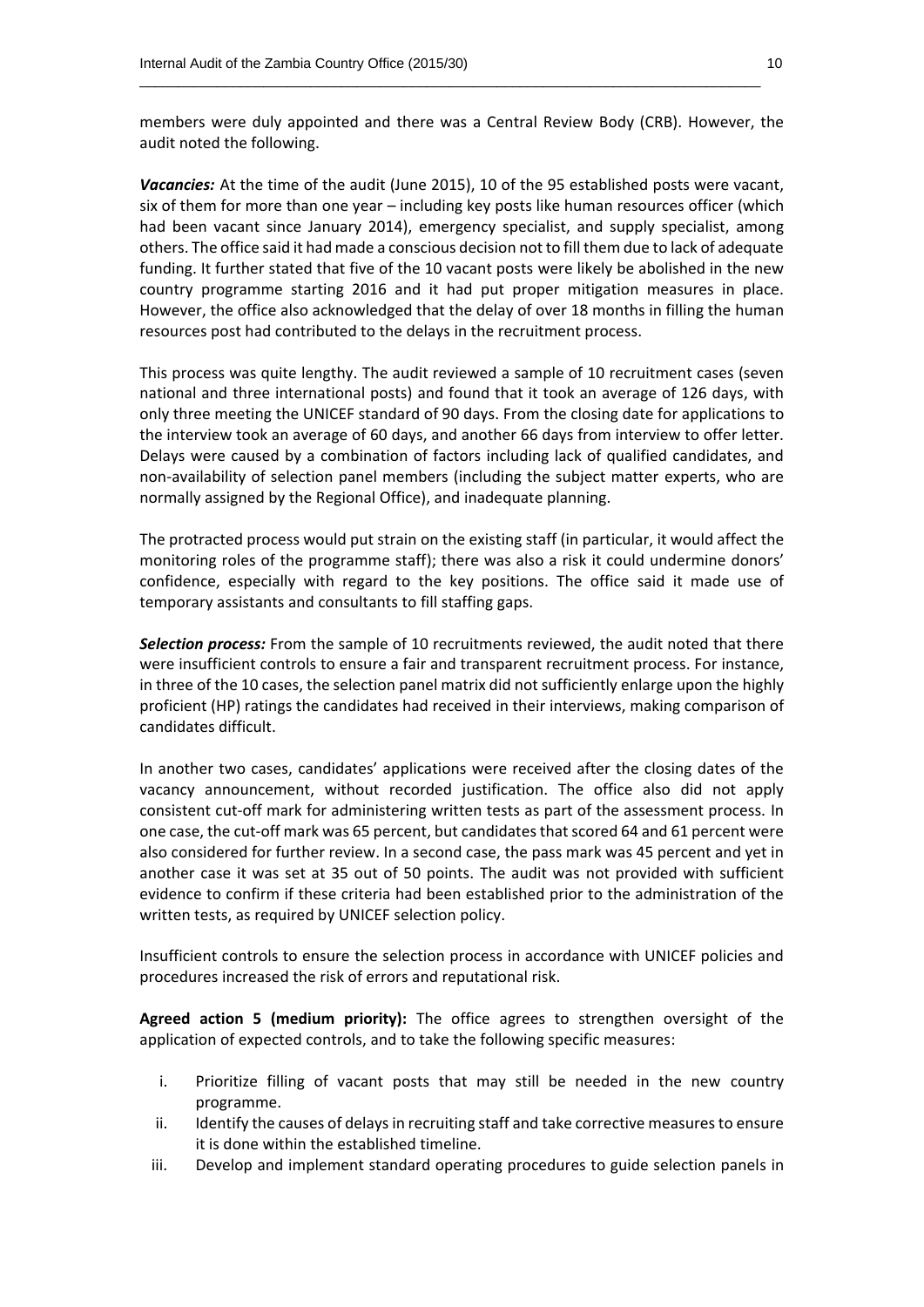ensuring the selection process is carried out in compliance with UNICEF policies and procedures.

\_\_\_\_\_\_\_\_\_\_\_\_\_\_\_\_\_\_\_\_\_\_\_\_\_\_\_\_\_\_\_\_\_\_\_\_\_\_\_\_\_\_\_\_\_\_\_\_\_\_\_\_\_\_\_\_\_\_\_\_\_\_\_\_\_\_\_\_\_\_\_\_\_\_\_\_\_\_\_\_

Staff responsible for taking action: Human Resources Specialist Date by which action will be taken: January 2016

#### Dependency allowance

UNICEF is expected to pay dependency allowance to staff only for children under the age of 21 years for whom the staff member provides the main source of support. The audit review found that staff members (national staff) were being paid dependency allowance for three children who were not eligible according to UNICEF guidance (CF/AI/2001-003). The children for the staff members in question were over the age limit of 21.

One of the staff members had been in receipt of entitlements for which they were ineligible for more than three years, while another had received them for two years. The office was unaware of these cases and stated that it would initiate recovery of the overpayments from the staff members' payrolls. At the time of the audit, the office was establishing the amounts of overpayments to be recovered.

The above control weakness was mainly due to insufficient oversight of the application of expected controls defined in UNICEF policies and procedures. This led to overpayments of entitlements, and associated administrative costs.

**Agreed action 6 (medium priority):** The office agrees to rigorously monitor provision of dependency allowances so that it is in accordance with UNICEF policies and procedures, keep staff members aware of the current policy, and recover from staff members any dependency benefits that have been paid in excess of their entitlements.

Staff responsible for taking action: Human Resources Specialist and Budget and Finance **Officer** 

Date by which action will be taken: March 2016

#### UN Coherence

Following the World Summit of 2005, UN reform was given a new push. A high-level panel established by the Secretary General on System-wide Coherence in 2006 recommended that the UN should accelerate reforms to establish unified UN country teams to provide a coherent approach to cross-cutting issues. The approach, Delivering as One (DaO), aims at a more unified and coherent UN structure at the country level, with one leader, one programme, one budget and, where appropriate, one office. The aim was to reduce duplication, competition and transaction costs.

Originally launched in 2007 in eight pilot countries, DaO has also been adopted voluntarily by UN agencies in a number of others. In several cases, the host governments themselves have asked the UN development system to adopt the DaO approach; this was the case in Zambia, which did so in 2011.

UNICEF and other specialized UN agencies operating in Zambia had jointly signed the United Nations Development Assistance Framework (UNDAF) with the government of Zambia for its 2011-2015 programme. An UNDAF is a broad agreement between the UN as a whole and a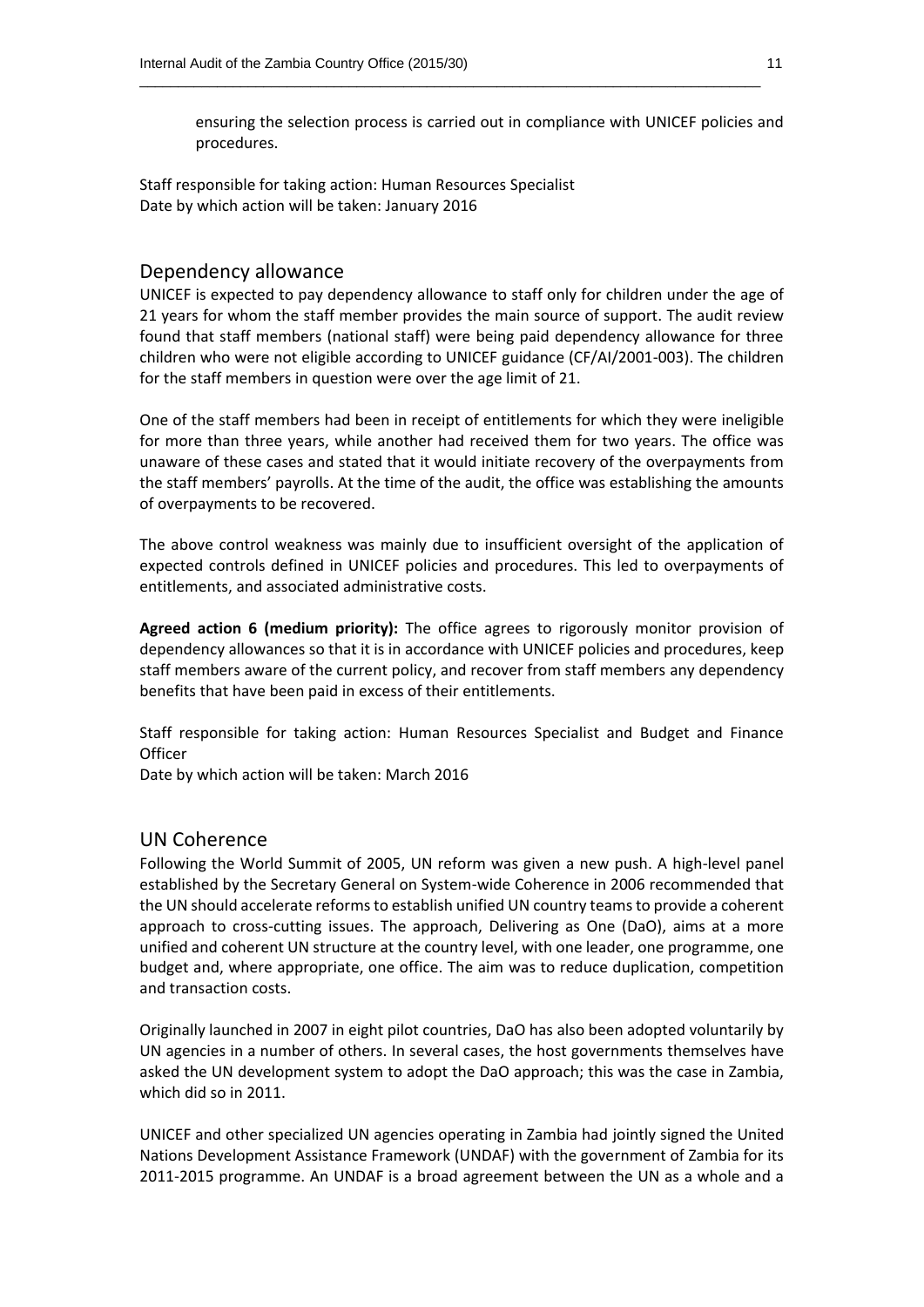national Government, setting out the latter's chosen development path, and how the UN will assist. In this case, there were five outcomes in the UNDAF: *HIV and AIDS*, *Sustainable Livelihoods and Food Security*, *Human Development*, *Climate Change*, *Environment and Disaster Risk Reduction and Response*, and *Good Governance and Gender Equality*.

\_\_\_\_\_\_\_\_\_\_\_\_\_\_\_\_\_\_\_\_\_\_\_\_\_\_\_\_\_\_\_\_\_\_\_\_\_\_\_\_\_\_\_\_\_\_\_\_\_\_\_\_\_\_\_\_\_\_\_\_\_\_\_\_\_\_\_\_\_\_\_\_\_\_\_\_\_\_\_\_

To operationalize UNDAF outcomes, UN specialized agencies should together plan joint workplans. In some countries, joint workplans have been translated into a United Nations Development Action Plan (UNDAP). Joint workplans/UNDAP should clearly set out responsibilities and accountabilities of each UN agency in the implementation of UNDAF outcomes, particularly where overlap exists in cross-cutting programmatic interventions. However, the UNICEF office had not established joint workplans for 2014 and 2015, except for some selected joint UN programmes.

By the end of 2014 the office had reviewed progress of the UNICEF programme against its own CPAP, and against the UNDAF outcomes. The office, and the other UN agencies involved, had also conducted evaluation of the 2011-2015 UNDAF and used results of the evaluation in the preparation of 2016-2021 UNDAF. However, there were no targets or performance indicators established for each UN agency, which made it difficult for the office to measure whether UNICEF's performance in achieving the UNDAF results was on track. This also reduced capacity to report on the fulfilment of accountabilities and the effectiveness of the joint UN programme.

**Agreed action 7 (medium priority):** The office agrees to support the Resident Coordinator's Office as the latter establishes and leads a process for developing joint workplans with other UN agencies for the next country programme, which startsin 2016. The process should clearly set out the responsibilities and accountabilities of each UN agency in the development and monitoring of joint workplans. It should also establish targets and performance indicators for the contribution of each UN agency to the 2016-2021 UN Sustainable Goals Partnership Framework outcomes.

Staff responsible for taking action: Representative and Deputy Representative Date by which action will be taken: March 2016

#### Governance area: Conclusion

Based on the audit work performed, OIAI concluded that, subject to implementation of the agreed actions described, the control processes over governance, as defined above, were generally established and functioning during the period under audit.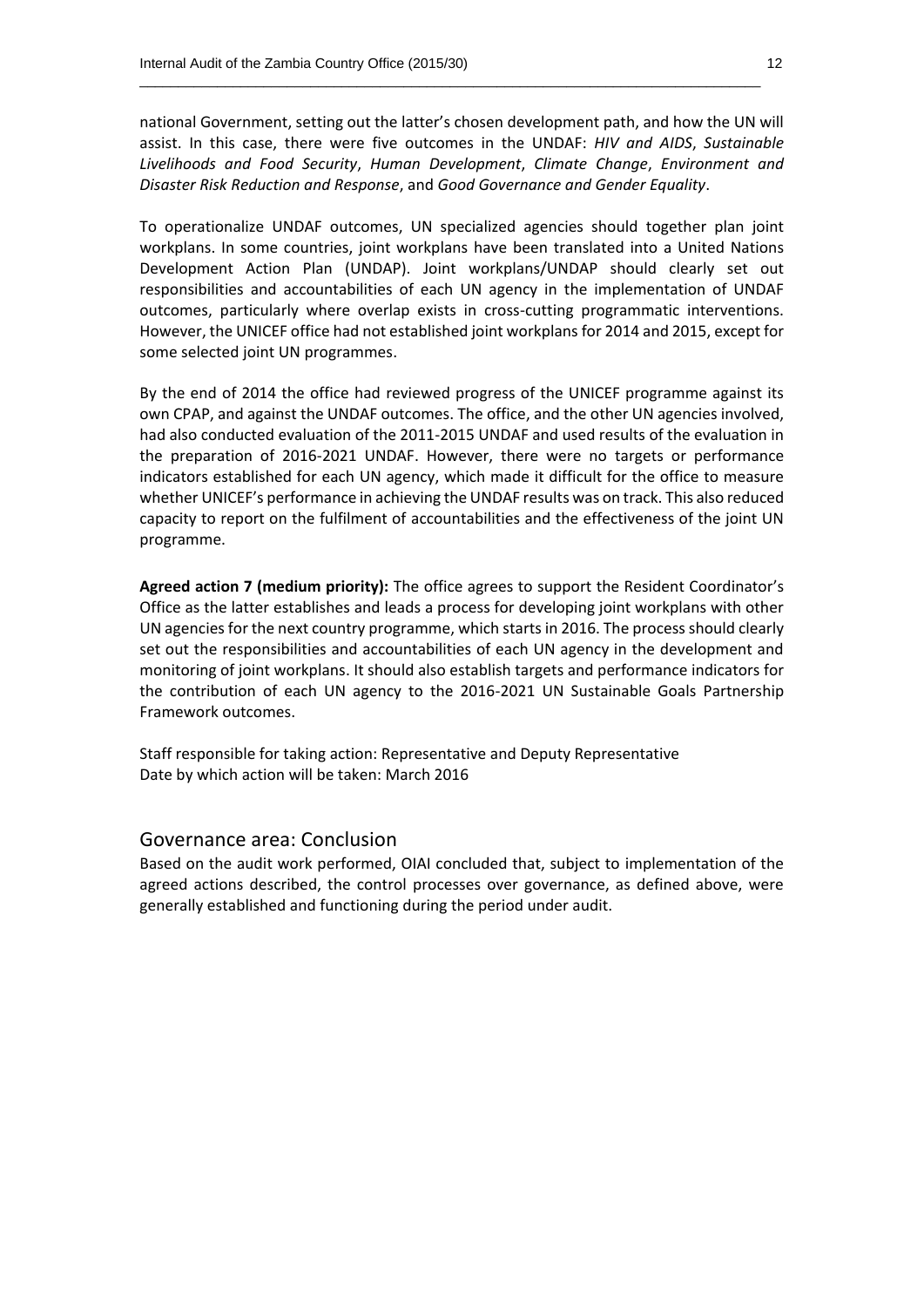### 2 Programme management

In this area, the audit reviews the management of the country programme – that is, the activities and interventions on behalf of children and women. The programme is owned primarily by the host Government. The scope of the audit in this area includes the following:

\_\_\_\_\_\_\_\_\_\_\_\_\_\_\_\_\_\_\_\_\_\_\_\_\_\_\_\_\_\_\_\_\_\_\_\_\_\_\_\_\_\_\_\_\_\_\_\_\_\_\_\_\_\_\_\_\_\_\_\_\_\_\_\_\_\_\_\_\_\_\_\_\_\_\_\_\_\_\_\_

- **Resource mobilization and management**. This refers to all efforts to obtain resources for the implementation of the country programme, including fundraising and management of contributions.
- **Planning**. The use of adequate data in programme design, and clear definition of results to be achieved, which should be specific, measurable, achievable, realistic and time bound (SMART); planning resource needs; and forming and managing partnerships with Government, NGOs and other partners.
- **Support to implementation**. This covers provision of technical, material or financial inputs, whether to governments, implementing partners, communities or families. It includes activities such as supply and cash transfers to partners.
- **Monitoring of implementation**. This should include the extent to which inputs are provided, work schedules are kept to, and planned outputs achieved, so that any deficiencies can be detected and dealt with promptly.
- **Reporting.** Offices should report achievements and the use of resources against objectives or expected results. This covers annual and donor reporting, plus any specific reporting obligations an office might have.
- **Evaluation**. The office should assess the ultimate outcome and impact of programme interventions and identify lessons learned.

All the areas above were covered in this audit.

The audit found that controls were functioning well in some areas. The office held meetings for programme staff to monitor indicators and progress against the annual workplan, and review strategies. The objectives in the personal evaluation reports (PERs) of Section Chiefs were SMART<sup>2</sup> and were linked to the annual workplan and annual management plan (AMP) key results areas. There was also a quality-assurance process for the Country Office Annual Report, both in narrative (written) form and in the Results Assessment Module in VISION. However, the audit also noted the following.

#### Results-based management

**.** 

UNICEF adheres to results-based management (RBM). According to the UN Development Group, this is a strategy in which: "actors …use information and evidence on actual results to inform decision-making on the design, resourcing and delivery of programmes and activities as well as for accountability and reporting." This implies that both outcomes and outputs<sup>3</sup> should have a measurable target against which real achievement can be assessed (rather than

<sup>&</sup>lt;sup>2</sup> Specific, measurable, achievable, relevant and time-bound.

 $3$  UNICEF programmes plan for results on two levels, the terminology for which changed in 2014. An outcome (until recently known as a programme component result, or PCR) is a planned result of the country programme, against which resources will be allocated. It consists of a change in the situation of children and women. An output (previously known as an intermediate result, or IR) is a description of a change in a defined period that will significantly contribute to the achievement of an outcome. Thus an output might include (say) the construction of a school, but that would not in itself constitute an outcome; however, an improvement in education or health arising from it would.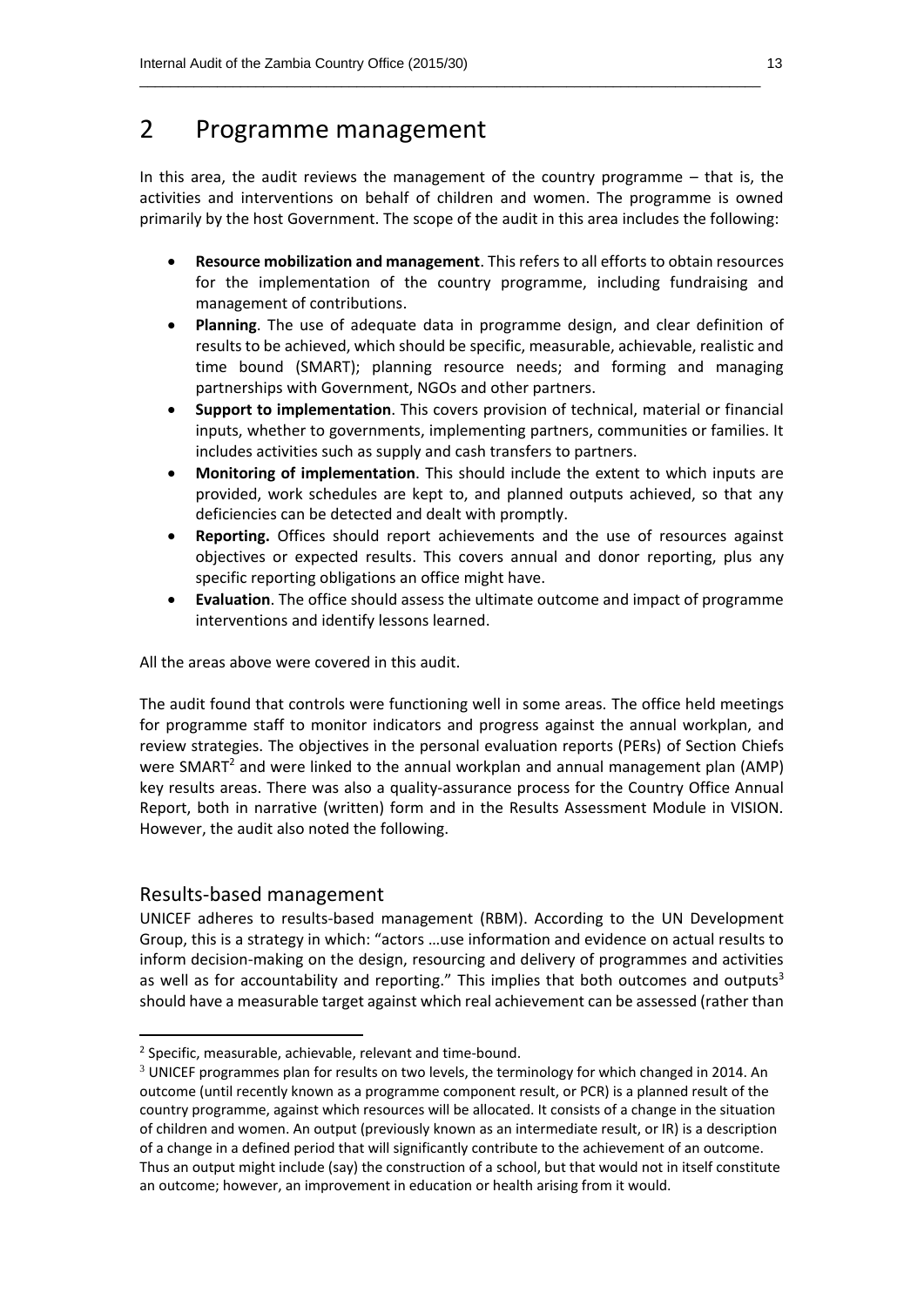a vaguely-stated objective). This in turn means that there must be baseline data for the startpoint of any intervention as well as for its end, and indicators for which such data can be compiled.

\_\_\_\_\_\_\_\_\_\_\_\_\_\_\_\_\_\_\_\_\_\_\_\_\_\_\_\_\_\_\_\_\_\_\_\_\_\_\_\_\_\_\_\_\_\_\_\_\_\_\_\_\_\_\_\_\_\_\_\_\_\_\_\_\_\_\_\_\_\_\_\_\_\_\_\_\_\_\_\_

The audit noted the following.

*Outputs:* Sampled outputs were not sufficiently specific and measurable. They included use of words such as "strengthened", or "improved capacity" (for example, output 1.2: "national and sub-national levels have strengthened capacity"; output 2.1: "…sectors have the capacity to formulate policies, mobilize resources, coordinate and monitor"). These are not conducive to measurement.

*Baseline data and targets:* Targets and baselines were not correctly stated in some instances, and in a few samples reviewed they were either incomplete or missing. For instance, the Education programme had one of its indicators as "completion rate for grade 7 with baseline of 107 percent" in 2012, and yet the target for 2015 was 97 percent. In another example, the Health programme had one of its indicators as "percentage of maternity units in target districts with staff trained in essential newborn care" with baseline of 2013 and value of 60 percent. However, the target to be achieved in 2015 was set at 50 percent, which was below the baseline value. The baseline and targets for two sampled output indicators for HIV/AIDS ("effective national coordination mechanisms for integrated HIV/MNCH programs in place" and "annual PMTCT and pediatric HIV plan in place") were missing. Also, baselines and targets were missing in the *Education*, *Social inclusion* and *Child protection* programmes.

The above weaknesses were mainly due to insufficient guidance and training to staff on results-based management and lack of a quality assurance process to ensure adequate preparation and recording of data in the results matrix. This reduced the office's capacity to properly measure and report on achievements.

**Agreed action 8 (medium priority):** The country office agrees to:

- i. Develop guidance and provide refresher training to staff on formulating outcome and outputs results that are specific and measurable.
- ii. Establish a quality assurance process over the preparation and the recording of data in the results matrix.

Staff responsible for taking action: Deputy Representative; Planning Officer; and Planning Monitoring and Evaluation Specialist

Date by which action will be taken: December 2015

#### Millennium Development Goal initiative (MDGi)

The MDGi goal is to accelerate progress on maternal and child health in Lusaka and Copperbelt provinces (health, nutrition, WASH, and HIV/AIDS sectors). UNICEF Zambia had entered into an agreement with a major donor and the Government of Zambia to implement the MDGi programme, with a focus on 11 districts; these were in the two provinces that together comprise approximately 30 percent of the population of the country. The total grant was about US\$ 63.5 million, and under this arrangement UNICEF was acting as the technical UN agency.

The duration of the programme is 48 months (May 2013 to April 2017). It was planned to have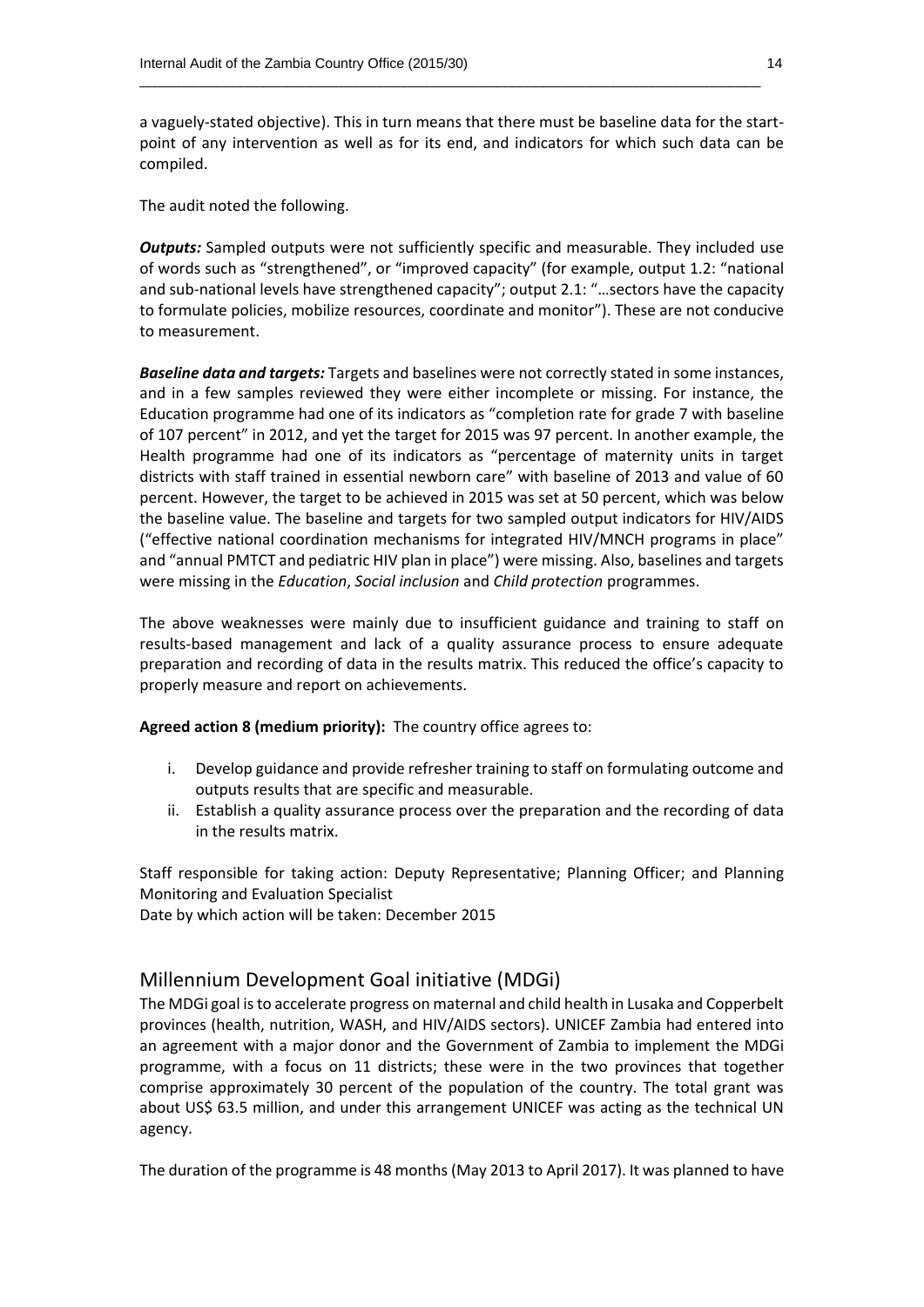two phases, inception and implementation. The inception phase includes setting up of programmatic structures, conducting baseline assessments to determine the needs of users and state of health services and governance structures, and setting up of monitoring and evaluation arrangements for the programme. The inception phase was planned to end in May 2014, at which point the implementation phase would begin.

\_\_\_\_\_\_\_\_\_\_\_\_\_\_\_\_\_\_\_\_\_\_\_\_\_\_\_\_\_\_\_\_\_\_\_\_\_\_\_\_\_\_\_\_\_\_\_\_\_\_\_\_\_\_\_\_\_\_\_\_\_\_\_\_\_\_\_\_\_\_\_\_\_\_\_\_\_\_\_\_

The inception phase was delayed and could not be completed until October 2014. This delay of five months exposed UNICEF to significant reputational risk, as the donor expressed concern on the progress of implementation of the programme. The delays were mainly due to inadequate planning and insufficient risk assessment prior to signing the agreement with the donor and the Government of Zambia. The office did not also undertake proper preplanning or assessment of the internal human resources and technical expertise it would require to implement the programme on time. Further, it did not anticipate challenges posed by differences between UNICEF's financial reporting structure and that of the donor with a view to planning remedial action. A change in the entire office management team had not helped, contributing also to delays.

The new management team had sought support from the Regional Office and headquarters, including upgrading of two of its senior management posts, and had introduced changes in the staffing structure in order to strengthen its staff capacity. These recent actions will contribute to increasing the office's capacity to implement the programme within the established timeline set in the agreement and thereby responding to concerns raised by the donor.

**Agreed action 9 (medium priority):** The country office agrees to:

- i. Prioritize the Millennium Development Goal initiative by ensuring that all personnel needed for it are in place.
- ii. Conduct a comprehensive risk assessment of the current programme and ensure adequate mitigation measures are in place to address potential delays.
- iii. For future major project/programmes, establish a standard operating procedure to ensure an adequate risk assessment is carried out, including potential challenges and threats.

Staff responsible for taking action: Chief, Health and Nutrition; Human Resources Specialist; Deputy Representative; Chief of Operations; and Representative Date by which action will be taken: March 2016

#### Harmonized Approach to Cash Transfers

Offices are expected to implement the Harmonized Approach to Cash Transfers (HACT). With HACT, the office relies on implementing partners to manage and report on use of funds provided for agreed activities. This reduces the amount of supporting documentation UNICEF demands from the partner, thus cutting bureaucracy and transaction costs.

HACT makes this possible by requiring offices to systematically assess the level of risk before making cash transfers to a given partner, and to adjust their method of funding and assurance practices accordingly. HACT therefore includes micro-assessments of implementing partners expected to receive US\$ 100,000 or more per year from UNICEF. For those receiving less than this figure, offices should consider whether a micro-assessment is necessary; if they think it is not, they can apply a simplified financial management checklist set out in the HACT procedure.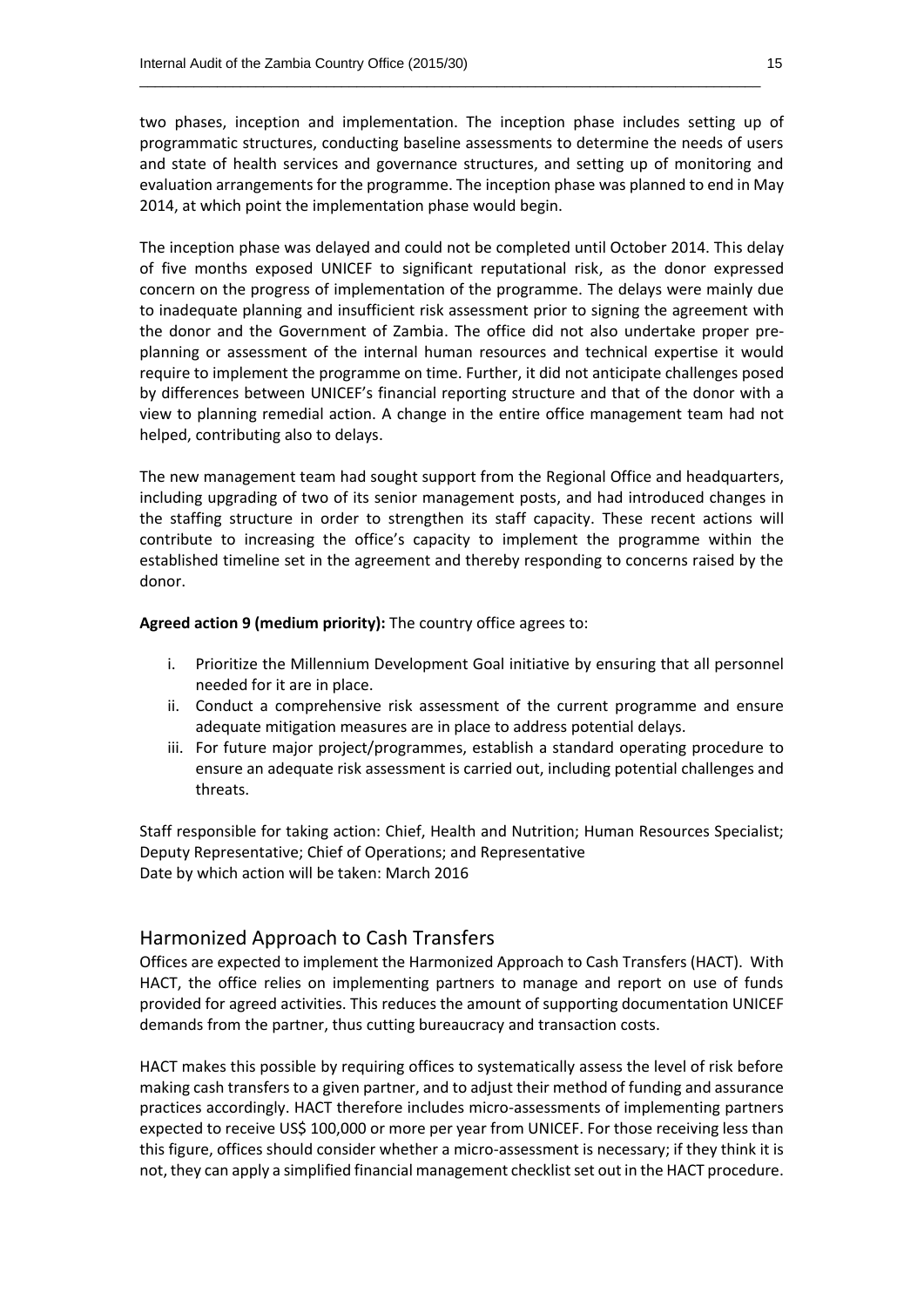At country level, HACT involves a macro-assessment of the country's financial management system.

\_\_\_\_\_\_\_\_\_\_\_\_\_\_\_\_\_\_\_\_\_\_\_\_\_\_\_\_\_\_\_\_\_\_\_\_\_\_\_\_\_\_\_\_\_\_\_\_\_\_\_\_\_\_\_\_\_\_\_\_\_\_\_\_\_\_\_\_\_\_\_\_\_\_\_\_\_\_\_\_

As a further safeguard, the HACT framework requires offices to carry out assurance activities regarding the proper use of cash transfers. Assurance activities should include spot checks, programme monitoring, scheduled audit and special audits. There should be audits of implementing partners expected to receive more than US\$ 500,000 during the programme cycle. HACT is also required for UNDP and UNFPA and the agencies are meant to work together to implement it.

The office had established a HACT task force, chaired by the Deputy Representative. The terms of reference (ToR) required the members to meet once every two months or as and when required to monitor the HACT implementation plan.

The audit noted the following.

*Macro-assessment:* A macro-assessment, commissioned by UNDP, had been done in May 2012. The objective of the assessment was to assess the key risks of Zambia's public financial management (PFM) system regarding cash transfers; and to determine whether the Office of the Auditor General (OAG) had the capacity to undertake required audits, and outline opportunities for capacity development. The assessment noted the risk to the external oversight functions of OAG from a lack of financial and political independence, as well as the weaknesses in external audit coverage of central government expenditures. The office stated that the macro-assessment report was reviewed in May 2013 during the update of the office risk assessment. However, the office did not record its interpretation of the assessment, recognition of the identified risks and understanding of their specific effects on UNICEF, including its programme design.

The office told the audit that it planned to conduct a new macro-assessment with other UN agencies by the end of 2015, to prepare for the new programme cycle starting in January 2016. A new macro-assessment will increase the office's capacity to identify and address specific risks and capacity gaps associated with management of cash transfers through the public financial management system, and to review the possibility of using the Office of the Auditor General.

*Micro-assessment:* HACT requires that micro-assessments are undertaken at least once per programme cycle on partners expected to receive US\$ 100,000 or more per year from UNICEF. The results of these assessments are used to determine the type of cash transfer that will be used, and the frequency of assurance activities, for that partner.

In 2015, the country office planned to conduct 12 micro-assessments. At the time of the audit in June, one had been completed, seven were in progress and four had not yet been started. However, the office did not plan for any micro-assessments in 2014, though it did in fact conduct 13 of them. According to the HACT framework, the micro-assessment process consists of both planning and execution phases. By not planning the micro-assessments for 2014 in advance, the office missed the opportunity to make a risk-based decision as to which partners required them, and which should have priority. Furthermore, if a partner is not micro-assessed, it is deemed to be high risk and therefore subject to more frequent assurance activities. For instance, one of the key ministries (the Ministry of Education) had received US\$ 1.8 million, but had not been micro-assessed as of June 2015, and was therefore considered high risk.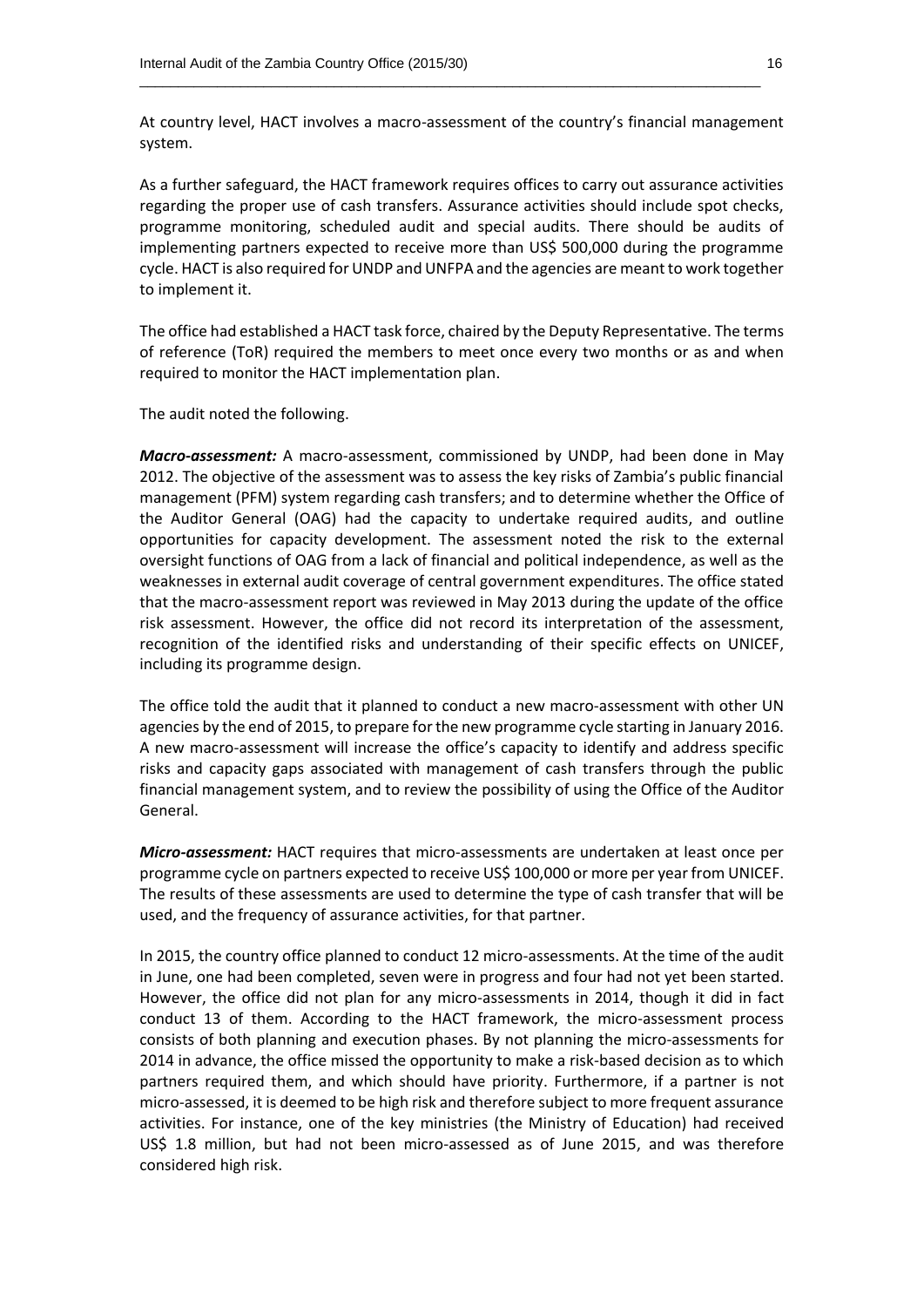Further, the audit reviewed five of the 13 micro-assessments and noted that they were all done by staff members. The HACT guidelines recommend that they be done by a qualified third-party contractor, to ensure objectivity and independence and the required technical expertise.

\_\_\_\_\_\_\_\_\_\_\_\_\_\_\_\_\_\_\_\_\_\_\_\_\_\_\_\_\_\_\_\_\_\_\_\_\_\_\_\_\_\_\_\_\_\_\_\_\_\_\_\_\_\_\_\_\_\_\_\_\_\_\_\_\_\_\_\_\_\_\_\_\_\_\_\_\_\_\_\_

*Assurance plan:* The office planned 61 programmatic visits and the same number of spot checks in 2014. However, only 18 and 27 respectively of these had been done. In 2015, it planned 154 programme visits and 80 spot checks and as of the audit (June 2015) the implementation rates were 24 and five respectively. The office said that a larger number had in fact been carried out in 2015, but did not have documentation to hand to confirm this.

The audit also noted that the 2014 and 2015 assurance plans were not sufficiently risk-based. The frequency of spot checks and programmatic visits were not clearly linked to risk profile of partners; the expected total cash transfers paid annually or during the programme cycle; and the occurrence or otherwise of an audit.

For instance, the audit compared two different partners that were expected to receive about US\$ 100,000 each from UNICEF in 2015; both were rated high risk, but while one had four planned programmatic visits planned for in 2015, the other had only one planned. According to UNICEF guidance, the number of programmatic visits to high-risk partners receiving more than US\$ 100,000 but less than US\$ 350,000 per year should be two or more. Conversely, another partner that was expected to receive US\$ 20,000 in 2015 had two planned programme visits. Moreover, although spot checks are not mandatory for partners receiving less than US\$ 50,000 in a year, the office had planned for one spot check each for three partners with planned cash transfer of US\$ 20,000 each in 2015. Finally, spot checks are not required for partners in a year in which they are being audited, but some partners had both spot checks and an audit planned for them in 2015.

Insufficient assurance activities, particularly for high and significant risk partners, reduced the office's assurance on the use of funds. On the other hand, an excessive number of assurance activities for low risk partners risks inefficient use of resources.

*Scheduled audits:* HACT policy requires partners receiving US\$ 500,000 or more during the country programme cycle to be audited once during that cycle. The office reported in its 2015 assurance plan that 40 partners were expected to receive more than US\$ 500,000. As of the end of June 2015, however, the audit noted that the office only two of the 40 partners had been audited, and the country programme ends by 31 December 2015.

*Capacity-building of partners and staff:* The types and timing of capacity-building activities of partners were not included in the 2014 assurance plan. For example, the office did not prepare a financial management capacity development plan. The office said that NGO partners, as well as all staff that were in the office as of March 2015, had been trained on HACT. However, the two NGO partners visited in the course of the audit confirmed that they had not received HACT training; neither were HACT guidelines made available to them. The audit also noted that government partners had not received HACT training.

Further, although the office said that its own staff has been trained on HACT, only two out of the total of 84 staff had completed the specific HACT online training course that is mandatory for all UNICEF programme and operations staff responsible for managing results, resources and partnerships in relation to cash transfers to partners.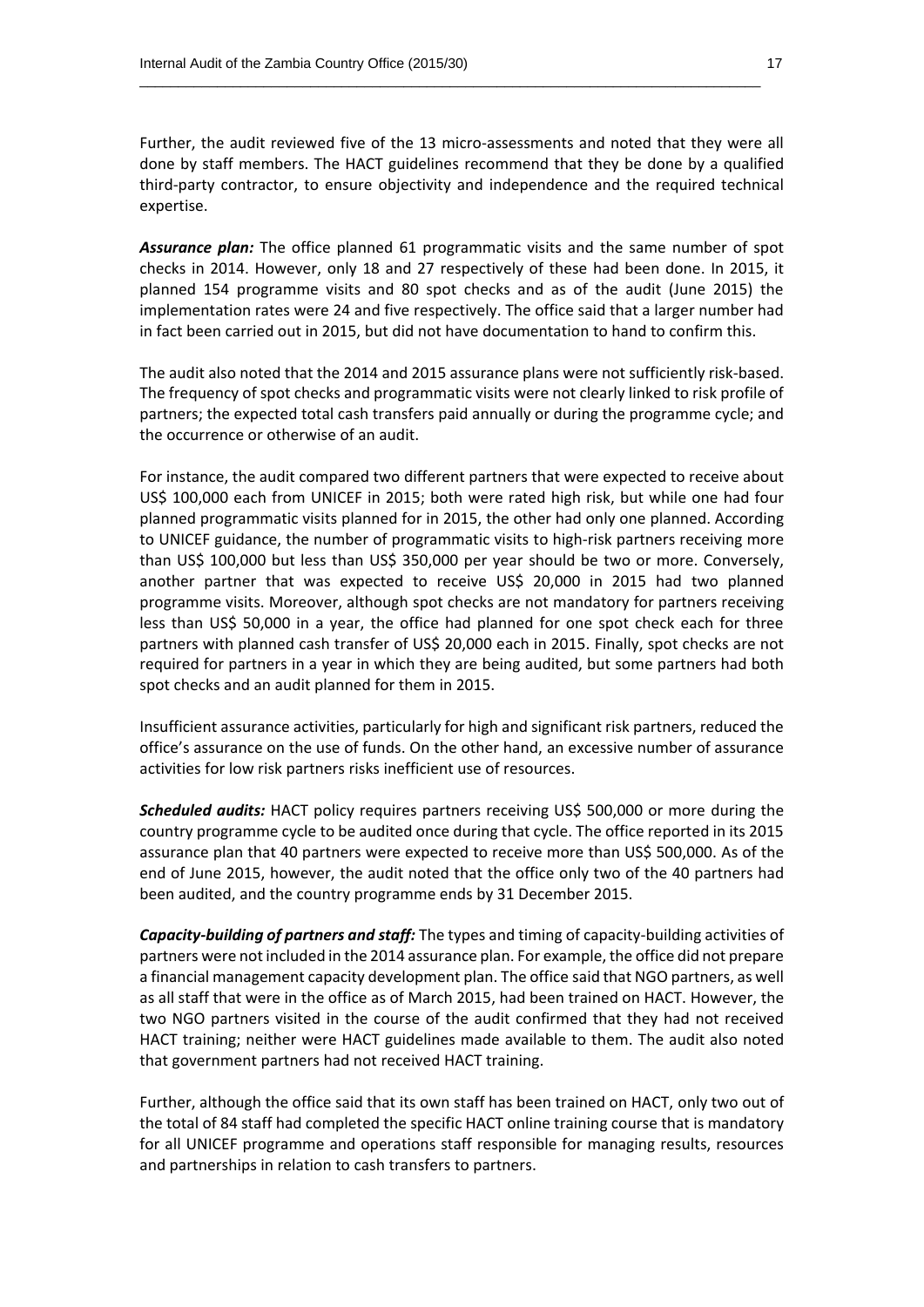*Follow-up on recommendations:* The 2014 assurance plans did not include information on the status of implementation of recommendations stemming from assurance activities. However, the 2015 assurance plan included a summary of recommendations raised from programme visits and spot checks, and tracks action on these as necessary.

\_\_\_\_\_\_\_\_\_\_\_\_\_\_\_\_\_\_\_\_\_\_\_\_\_\_\_\_\_\_\_\_\_\_\_\_\_\_\_\_\_\_\_\_\_\_\_\_\_\_\_\_\_\_\_\_\_\_\_\_\_\_\_\_\_\_\_\_\_\_\_\_\_\_\_\_\_\_\_\_

The spot-check template requires follow-up of recommendations from micro-assessments and prior spot-check reports (but not for audits). Two sampled spot-check reports did not show that recommendations stemming from previous spot-check and micro-assessment reports had been followed up. Recommendations from field visits were recorded in trip reports. For programme visits, follow-up of critical/urgent recommendations was done by each programme section but not systematically documented. There was no overall mechanism to track implementation of critical/urgent recommendations arising from assurance activities in 2014.

*Recent actions by management:* The office was aware of the above shortcomings and had begun taking actions to strengthen implementation of HACT. For example, the office had employed a fulltime HACT Specialist to coordinate HACT activities in the office.

**Agreed action 10 (high priority):** The office agrees to strengthen oversight of the Harmonized Approach to Cash Transfers (HACT) and to take the following specific steps:

- i. Ensure that results of the planned macro-assessment are reviewed and recorded, including acknowledgement in writing of the risks identified and the office's understanding of their specific implications for UNICEF programme design.
- ii. Arrange for micro-assessments to be carried out by qualified contractors.
- iii. Update its 2015 HACT plan to be risk-informed and implement it accordingly, including scheduled audits of partners planned to receive more than US\$ 500,000.
- iv. Ensure critical/urgent recommendations from scheduled audits are included in the assurance plan, and systematically followed up.
- v. Develop a strategy and plan to train partners including Government implementing partners on HACT.

Staff responsible for taking action: Representative; Deputy Representative and Programme Manager (HACT)

Date by which action will be taken: June 2016

#### Programme monitoring

The audit reviewed whether the office had mechanisms to monitor progress against planned outputs and targets established in the results framework. Systems used by UNICEF offices for this purpose include mid-year and annual programme reviews held jointly with government and NGO partners so as to review progress, and identify constraints and lessons learned. They also include regular programme field visits jointly with implementing partners. Programme monitoring is also an assurance activity for HACT purposes (see previous observation).

The office regularly monitored progress through CMT, programme management team and Heads of Section meetings. Each section has a monitoring and evaluation focal point to increase monitoring capacity. The MDGi had its own governance bodies, composed of the donor, UNICEF, WHO, UNFPA and government partners, to monitor programme implementation.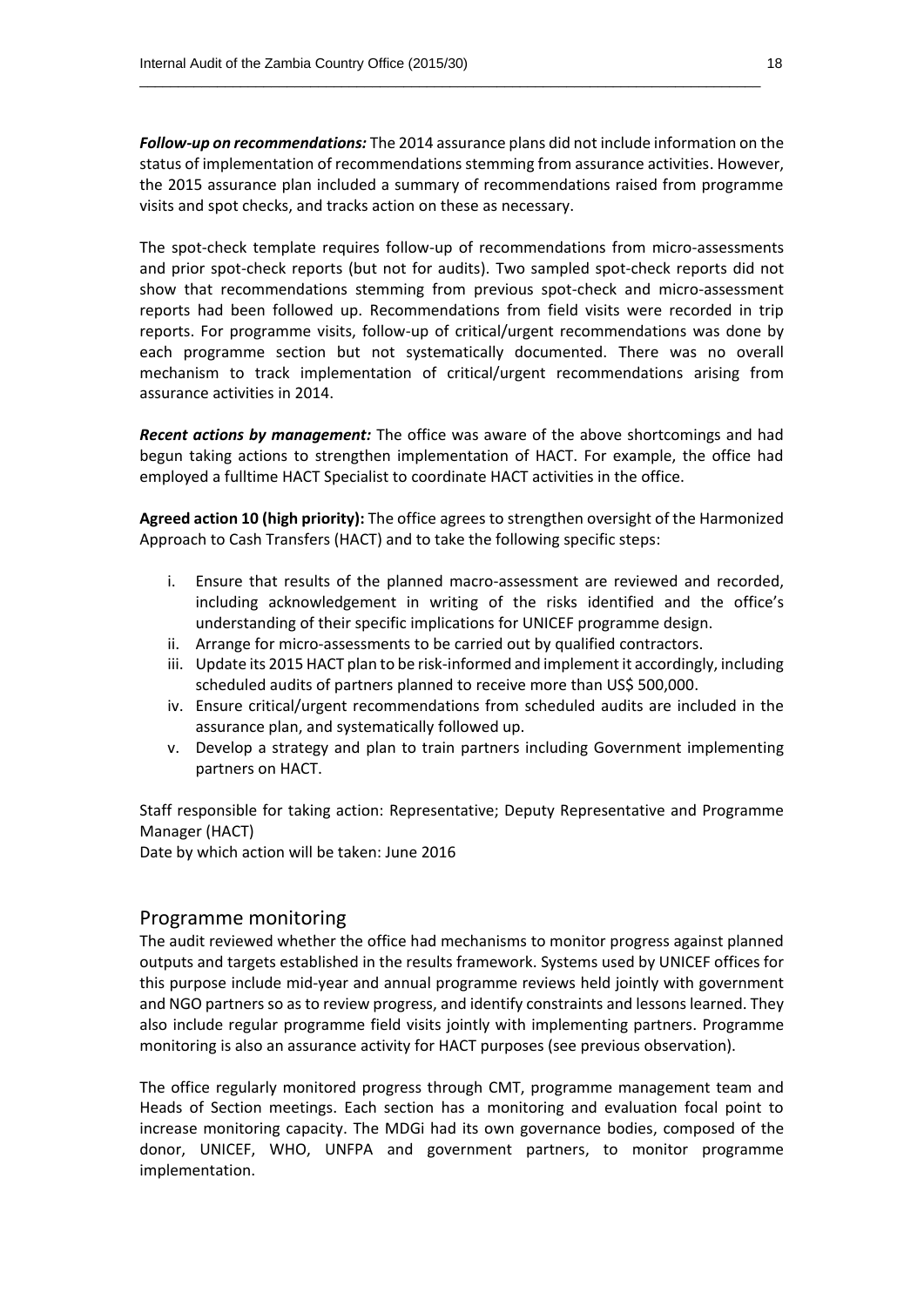*Field-monitoring tools*: The office had issued guidance and a template for reporting on field monitoring visits, but the audit noted that this was not being consistently followed. Further, the template could have been improved to specifically require that staff members review the status or the effectiveness of programme inputs such as programme supplies and consultants, and indicate critical/urgent actions with assigned responsibilities and timelines. The office had also not issued guidance to be used by staff during field visits for reviewing the accuracy of progress against indicators and targets reported by partners.

\_\_\_\_\_\_\_\_\_\_\_\_\_\_\_\_\_\_\_\_\_\_\_\_\_\_\_\_\_\_\_\_\_\_\_\_\_\_\_\_\_\_\_\_\_\_\_\_\_\_\_\_\_\_\_\_\_\_\_\_\_\_\_\_\_\_\_\_\_\_\_\_\_\_\_\_\_\_\_\_

*Analysis of trip reports*: Travel expenditures for 2014 and 2015 amounted to US\$ 2.1 million and (as of June 2015) US\$ 626,000 respectively. The office informed the audit that it had completed a total of 85 programme visits in 2014 and 72 out of 154 planned for 2015. However, the audit noted that the office had not conducted a detailed analysis of trips by classifying them according to purpose, programme section, programme outcome or output, location, staff and duration. This kind of analysis would help the office in assessing the costeffectiveness of field-monitoring visits as well as constraints and areas for improvement.

*Mid-year and annual reviews***:** In 2014, the office carried out mid-year reviews of its programme and also annual reviews with major implementing partners for each of its programmes.

The 2014 mid-year and annual reviews included a review of operations support. However, there was no record of any comparison of achievements against plan and priorities. Also, the annual review of the implementation of the 2014 Operationssection workplan did not include the key risks and mitigation actions for the operations functions. For instance, there was no review of the timeliness and quality of supply procurement and contracts for services; the timeliness of cash transfers and delivery of supplies to end-users; the effectiveness of assurance activities; the constraints or risks to financial management and related mitigating actions; and areas for improvement.

The analysis of risks/constraints to programme implementation by outputs was also insufficient. There were inconsistencies in this respect between programme components of the rolling workplan during mid-year and annual reviews. For instance, the analysis of anticipated risks and mitigation actions was done for only one programme (WASH), plus one component of another programme (child justice reform). Similarly, the annual review included specific recommendations for some programme components but not for others. There were also no specific recommendations for the whole country programme.

*Monitoring visits by OIAI*: The audit visited four implementing partners in Lusaka, and also projects covering three major programmes in three districts (Katete, Chadiza and Mumbwa) of two provinces of Eastern and Lusaka. The activities visited included the School Level Improvement Plan (SLIP) in two schools, a health facility and a sanitation project.

During the visits, the partners confirmed good collaboration and support from UNICEF staff. However, due to ongoing decentralization in the country, the districts felt inadequately involved in programme design and planning; this could jeopardize ownership at the district level. For instance, in Katete district, officials thought there was inadequate involvement of the district in the SLIP project.

*Field-monitoring visits by staff*: Assurance activities under HACT include programme monitoring. The office had prepared quarterly travel plans by sections in 2014 and monthly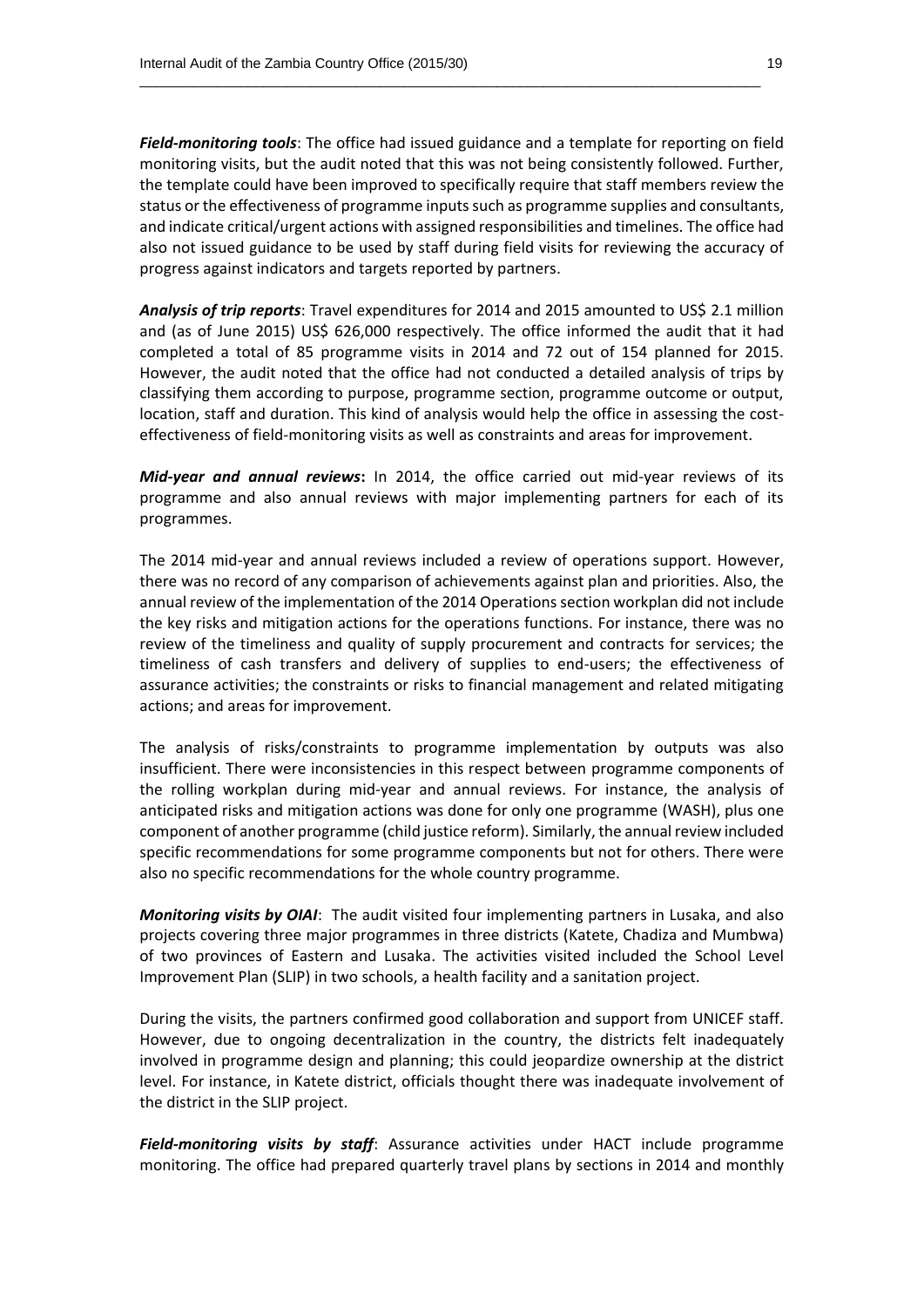plan in 2015. However, the 2014 travel plan did not include field-monitoring visits undertaken jointly with implementing partners, and the 2015 plans did not do so consistently. There was no clear linkage with the HACT assurance plan for 2014 (but this had been done for 2015).

\_\_\_\_\_\_\_\_\_\_\_\_\_\_\_\_\_\_\_\_\_\_\_\_\_\_\_\_\_\_\_\_\_\_\_\_\_\_\_\_\_\_\_\_\_\_\_\_\_\_\_\_\_\_\_\_\_\_\_\_\_\_\_\_\_\_\_\_\_\_\_\_\_\_\_\_\_\_\_\_

The audit reviewed 10 trip reports (five for each year). Six did not include clear reference to rolling/annual workplan outputs, or to the programme cooperation agreement (PCA) outputs (including indicators and targets) and planned activities. Eight did not indicate the kind of programme input (cash or programme supplies or consultant services) given to partners. For instance, during the monitoring visits undertaken by the audit team, it was noted that the incubator supplied to Chadiza district health facility was faulty and could not be installed. Partners in the same district said that motorbikes delivered were of a type unsuited to the terrain and to carriage of vaccine boxes. These issues had not been identified during fieldmonitoring visits by the office as there was no requirement in the field-monitoring template to review programme inputs. Further, although all 10 sampled reports included recommendations, two lacked assigned responsibilities and timelines for completion.

Four of the sampled trip reports were not prepared within 15 days of completion of field visits. In two cases, the supervisor signed the trip reports 90 days after the field trip and in another three cases the supervisors had not done so at all.

**Agreed action 11 (medium priority):** The office agrees to increase its oversight of the application of expected controls; and to:

- i. Update the trip-reporting tool and include a requirement to review the effectiveness of major programme inputs such as programme supplies and cash transfers, including a template to be used by staff in reviewing the accuracy of progress against indicators and targets as reported by partners.
- ii. Undertake periodic review of travel costs to assess cost-effectiveness of fieldmonitoring activities, the adequacy of technical support provided to partners, the constraints to field monitoring and the areas for its improvement.
- iii. During mid-year and annual reviews, carry out systematic risk and constraint analysis for the operations functions that support the office and programme partners; and assess achievement against the plan and priorities for the operations support functions.
- iv. Ensure that mid-year and annual programme reviews include systematic risk and constraint analysis and recommendations to address areas for improvement.
- v. Train programme staff on how to conduct programme spot checks so as to ensure results reported by partners against the indicators and targets, in their activity reports or quarterly narrative progress reports, are credible and supported.
- vi. Establish a central repository for trip reports and assign staff responsibility for monitoring their preparation and approval within 15 days after completion of travel.

Staff responsible for taking action: Planning Monitoring and Evaluation Specialist; Programme Manager (HACT); Chief of Operations; and Deputy Representative Date by which action will be taken: June 2016

#### Programme Cooperation Agreement review process

The office had established a Programme Cooperation Agreement Review Committee (PCARC) with appropriate terms of reference and membership. It also had standard operating procedures (SOPs) for the development of project document and the conclusion of PCAs with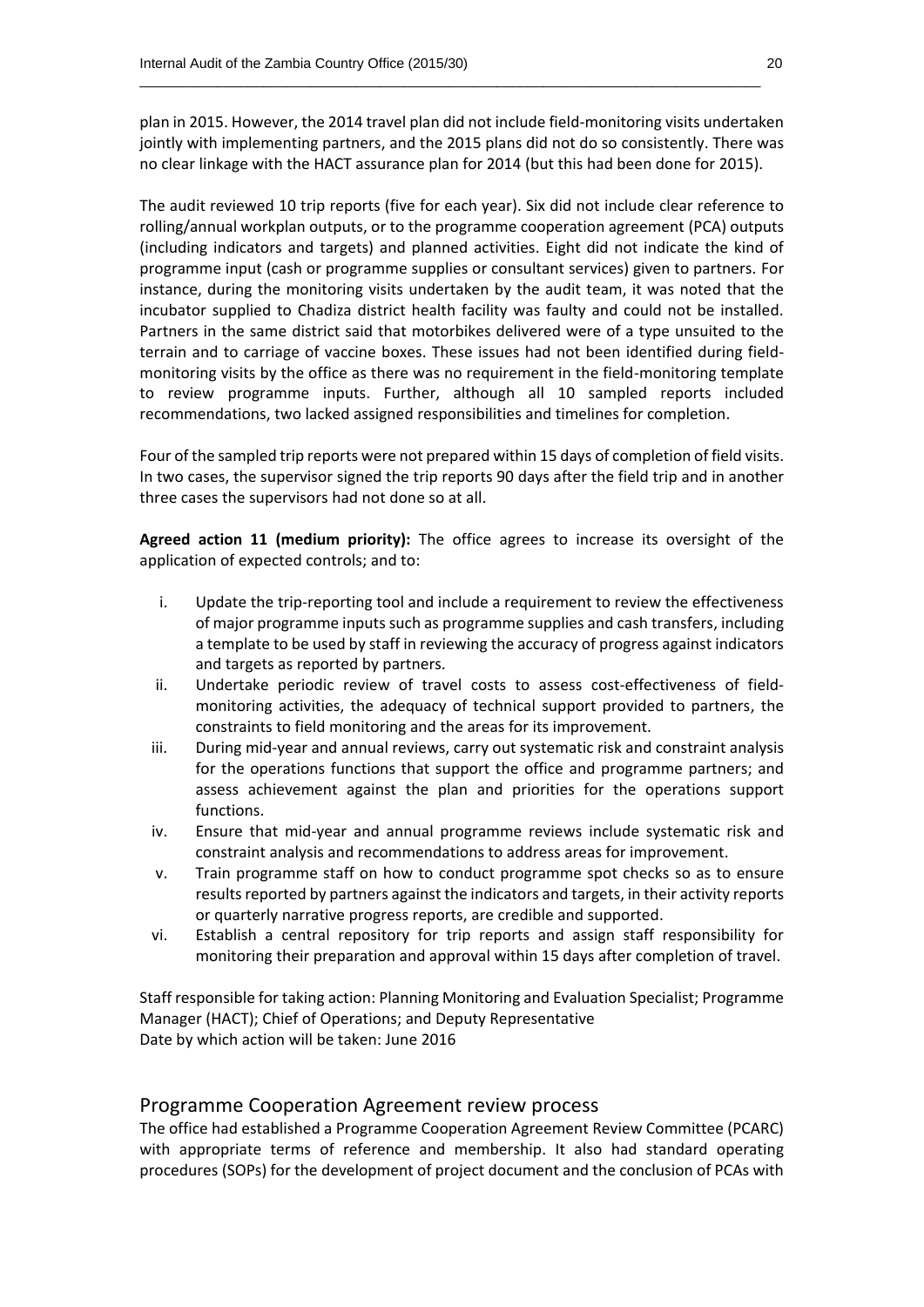NGOs. From January 2014 to June 2015, the office had about 45 PCAs with different NGOs with a total value of US \$19.3 million. The audit review noted the following:

\_\_\_\_\_\_\_\_\_\_\_\_\_\_\_\_\_\_\_\_\_\_\_\_\_\_\_\_\_\_\_\_\_\_\_\_\_\_\_\_\_\_\_\_\_\_\_\_\_\_\_\_\_\_\_\_\_\_\_\_\_\_\_\_\_\_\_\_\_\_\_\_\_\_\_\_\_\_\_\_

**PCARC:** The office had set no standard for timelines for completing the review process. The audit reviewed a sample of 11 PCAs and noted that it took an average of 38 days from the date of submission to the PCARC to signature of the PCA, ranging from 10 days to 92 days. Without setting a standard, the office was unable to assess the performance of the review committee and ensure timely processing of PCAs. UNICEF's new Civil Society Organizations guidelines, introduced in 2015,<sup>4</sup> include a standard of 45 days. As of the time of the audit, the office had not set up a process to measure performance against the standard.

*Quality of results frameworks:* The audit's review of 11 sampled PCAs revealed that the quality of some results logical framework could have been enhanced. For instance, in nine of the 11 cases, the baselines were not included although performance targets had been set against them. This could be due to inadequate oversight and quality assurance by the PCARC and weak training of partners.

*PCA over US\$ 1 million:* During the period under audit, country offices are expected to inform the Regional Director before entering into any financial commitments above US\$ 1million. The audit reviewed five PCAs signed with NGOs between January 2014 and May 2015 with values over US\$ 1 million and noted that in three of these cases, the office had not done this. (The new guidelines do not include this requirement.)

*Compliance with UN resolution 1267*: None of the 11 submissions to the PCARC sampled by the audit included evidence of verification that neither the organization nor any of its members were on the consolidated list of individuals and entities belonging to, or associated with, terrorist organizations, in compliance with UN Security Council Resolution 1267. This was partly because the PCA submission checklist did not include this requirement.

**Agreed action 12 (medium priority):** The office agrees to increase its oversight of the partnership review process, and to take the following specific steps:

- i. Update the terms of reference and standard operating procedures for the Programme Cooperation Agreement Review Committee to include timelines for review of submissions as part of the key performance indicators; and establish a process to assess the performance of the Committee against the standard.
- ii. Train implementing partners on the new UNICEF *Procedure For Country And Regional Office Transfer Of Resources To Civil Society Organizations* (FRG/PROCEDURE/2015/001), which took effect from 1 April 2015; and take that opportunity to underline the importance of the programme document, including the results log frame.
- iii. Establish a mechanism for ensuring compliance with UN Security Council Resolution 1267.

**.** 

<sup>4</sup> The regulations for the period under audit were set out in the *Guidelines for Programme Cooperation Agreements and Small Scale Funding Agreements* (CF/EXD/2009-011), With effect from 1 April 2015 these guidelines have been superseded by UNICEF *Procedure For Country And Regional Office Transfer Of Resources To Civil Society Organizations* (FRG/PROCEDURE/2015/001), which introduces a number of changes. However, the former guidelines were in force for most of the period under audit (January 2014-June 2015), and offices were not required to adopt the new guidelines until 1 June.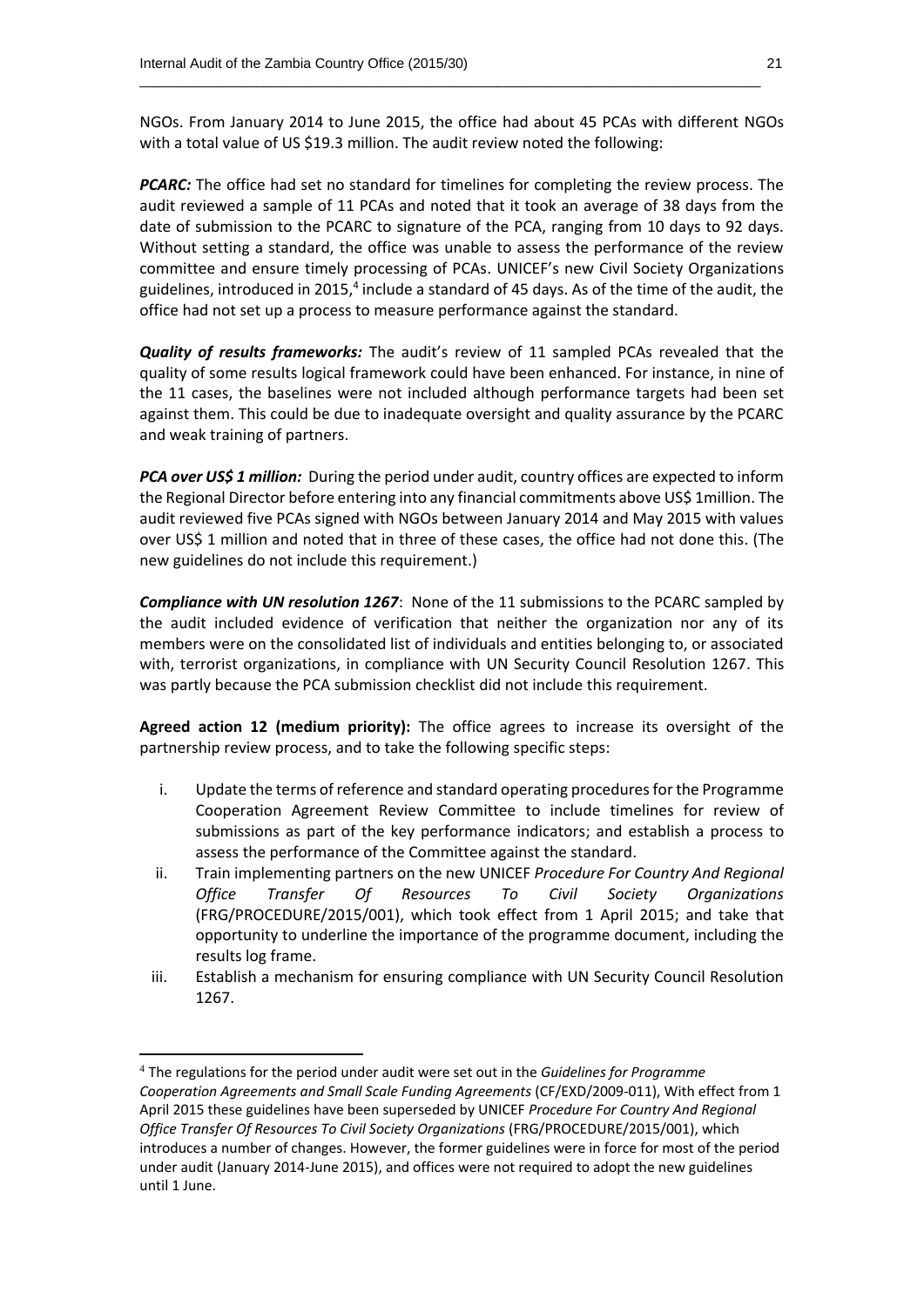Staff responsible for taking action: Deputy Representative; Planning Monitoring and Evaluation Specialist; and Programme Manager (HACT) Date by which action will be taken: June 2016

\_\_\_\_\_\_\_\_\_\_\_\_\_\_\_\_\_\_\_\_\_\_\_\_\_\_\_\_\_\_\_\_\_\_\_\_\_\_\_\_\_\_\_\_\_\_\_\_\_\_\_\_\_\_\_\_\_\_\_\_\_\_\_\_\_\_\_\_\_\_\_\_\_\_\_\_\_\_\_\_

#### Programme evaluations

According to UNICEF's Programme Policy and Procedure Manual (PPPM), UNICEF country offices should establish an integrated monitoring and evaluation plan (IMEP) for the country programme.<sup>5</sup> The IMEP should cover all major aspects of monitoring and evaluation (M&E), such as programme evaluations, studies, surveys, research, assessment and capacity building. It should also define the planned activities, assigned responsibilities, estimated budget and timelines. Offices should allocate sufficient resources for IMEP activities and follow-up recommendations stemming from them.

The audit review noted the following.

*M&E task force:* This task force was expected to provide the oversight and quality assurance to help the office effectively manage evaluations and ensure their use in evidence-based decision-making. It was also meant to monitor and review IMEP implementation at its quarterly meetings. However, it had met only twice in 2014 and had not met in 2015 (as of June).

In the meetings that did take place (in January and August 2014), the task force did not oversee and review the quality of programme evaluations as expected. Neither did it review and monitor the implementation progress of the 2014 IMEP, status of management response to evaluations and proposed 2015 IMEP priorities. These shortcomings were mainly caused by insufficient oversight of the effectiveness of the taskforce by the CMT.

*Implementation of IMEP:* The 2014-2015 IMEP included a total of 68 activities: 29 surveys, studies and researches; six evaluations; 12 major data-collection activities; 14 capacitybuilding activities for evaluation; and seven publications.

There was insufficient and irregular monitoring of implementation. Although the office prepared a mid-year IMEP progress report for 2014, it did not identify constraints as well as lessons learned and propose action accordingly. Further, the office prepared a year-end status report of IMEP implementation in 2014. According to the office, implementation of the IMEP was as planned, but the status report was incomplete. For instance, it did not analyze actual expenditures against the estimated budget.

*Programme evaluations:* The audit found that the office had completed seven evaluations from 2011 to 2015 (one in 2011, two each in 2012 and 2013, none in 2014 and two in 2015). For the purposes of accountability, the PPPM recommends that each programme component be evaluated at least once during the country programme cycle. However, the audit noted that less than six months from the end of current programme the office did not plan to evaluate all significant components of its programme. For instance, education components had not been evaluated despite their significance (expenditures of US\$ 6 million in 2014; and total budget of US\$ 38 million in 2011-2015 country programme).

*Quality of IMEP outputs:* The office had issued a standard operating procedure (SOP) on

**.** 

<sup>5</sup> Guidelines for IMEPs are set out in section 5.6.4 of the Manual.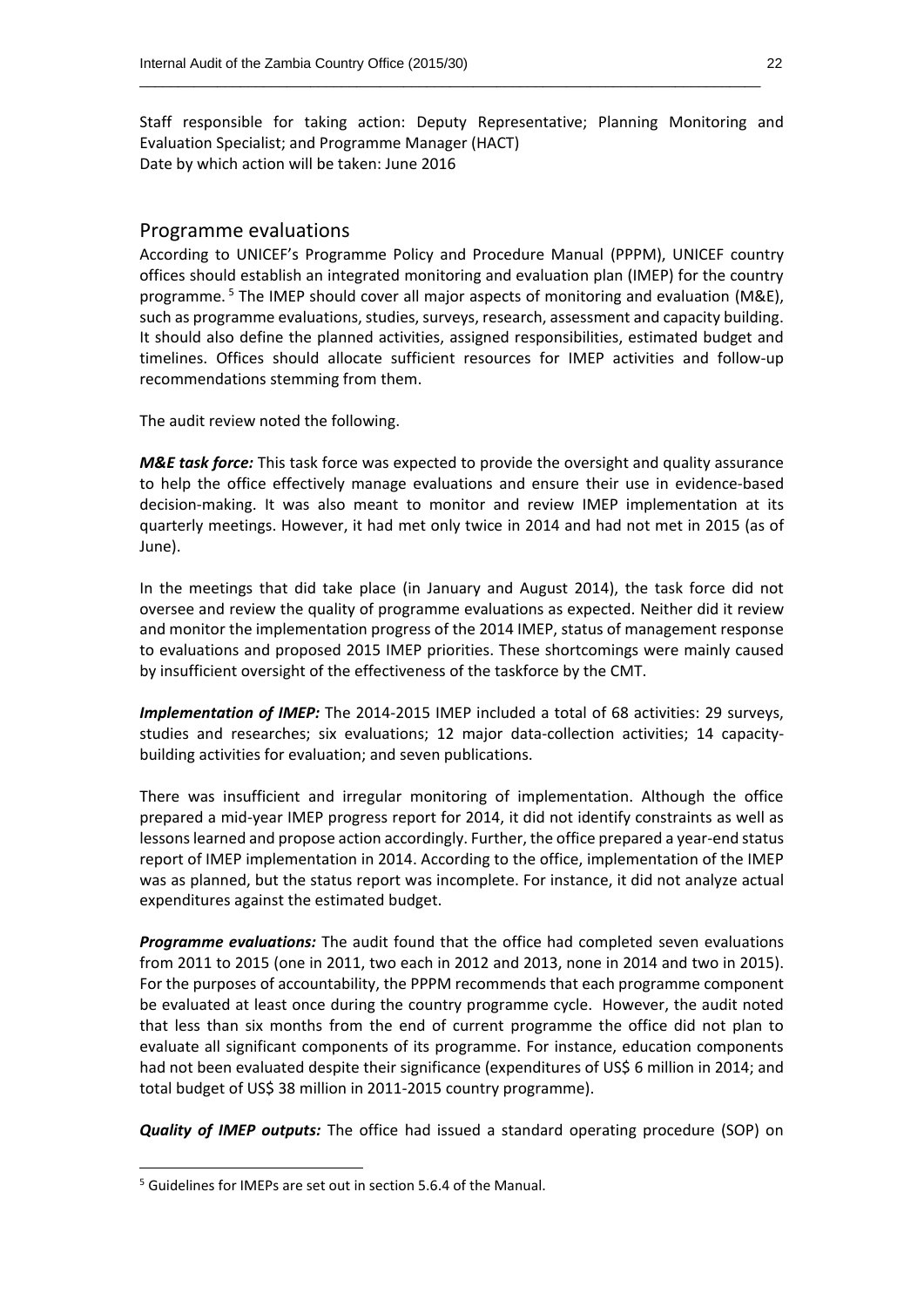management of the IMEP in 2014 which required it to set up a committee for the management and governance of research and evaluation activities. It was to carry out a quality assurance technical review of: development of terms of reference (ToRs); design and methodology; and final report writing and dissemination of studies, researches and evaluations. As of June 2015, the office had not yet established this committee. Further, staff had not recently received training on quality assurance technical review of ToRs, interim and final reports. However, the office stated it had issued guidance on development of ToRs, inception reports and management response.

\_\_\_\_\_\_\_\_\_\_\_\_\_\_\_\_\_\_\_\_\_\_\_\_\_\_\_\_\_\_\_\_\_\_\_\_\_\_\_\_\_\_\_\_\_\_\_\_\_\_\_\_\_\_\_\_\_\_\_\_\_\_\_\_\_\_\_\_\_\_\_\_\_\_\_\_\_\_\_\_

The above shortcomings were due to competing priorities, inadequate planning and limited oversight.

**Agreed action 13 (medium priority):** The office agrees to review and strengthen its planning and oversight of the integrated monitoring and evaluation plan (IMEP) activities, including programme evaluations. Specifically, it agrees to:

- i. Use the Country Management Team (CMT) to oversee the effectiveness of the monitoring and evaluation (M&E) taskforce so that the taskforce meets regularly and fulfils its responsibilities as set out in its terms of reference.
- ii. Review progress in implementing IMEP activities against plan, including identification of constraints as well as lessons learned, and propose mitigation measures at midyear and end year.
- iii. Ensure the IMEP for the next country programme provides for programme evaluations of all key programme components within a programme cycle.
- iv. Establish a committee for the management and governance of research and evaluation activities.

Staff responsible for taking action: Planning Monitoring and Evaluation Specialist; Planning Monitoring and Evaluation Officer; and Chief of Social Policy Date by which action will be taken: March 2016

#### Resource mobilization<sup>6</sup> and donor reporting

**.** 

Country offices should have a clear and comprehensive fundraising strategy for securing approved Other Resources  $(OR)^7$  in support of the country programme. The audit reviewed the office's resource mobilization activities and noted the following shortcomings:

*Resource mobilization strategy:* The office had developed a resource mobilization strategy in 2010 for the 2011-2015 country programme, but had not established annual targets and performance indicators to monitor fundraising activities, or drawn up an action plan for their implementation. The office had also not updated its 2010-2015 fundraising strategy during the country programme to incorporate challenges and emerging opportunities.

However, the office had established a fundraising strategy for its next (2015-2020) country programme. It had noted challenges in fundraising and lessons learned from 2011-2015,

<sup>&</sup>lt;sup>6</sup> While the terms "resource mobilization" and "fundraising" are often used interchangeably, the former is slightly broader; although fundraising is its largest single component, it also includes mobilizing resources in the form of people (volunteers, consultants and seconded personnel), partnerships, or equipment and other in-kind donations.

<sup>&</sup>lt;sup>7</sup> For an explanation of regular resources (RR) and other resources (OR), please see Summary on p2 above.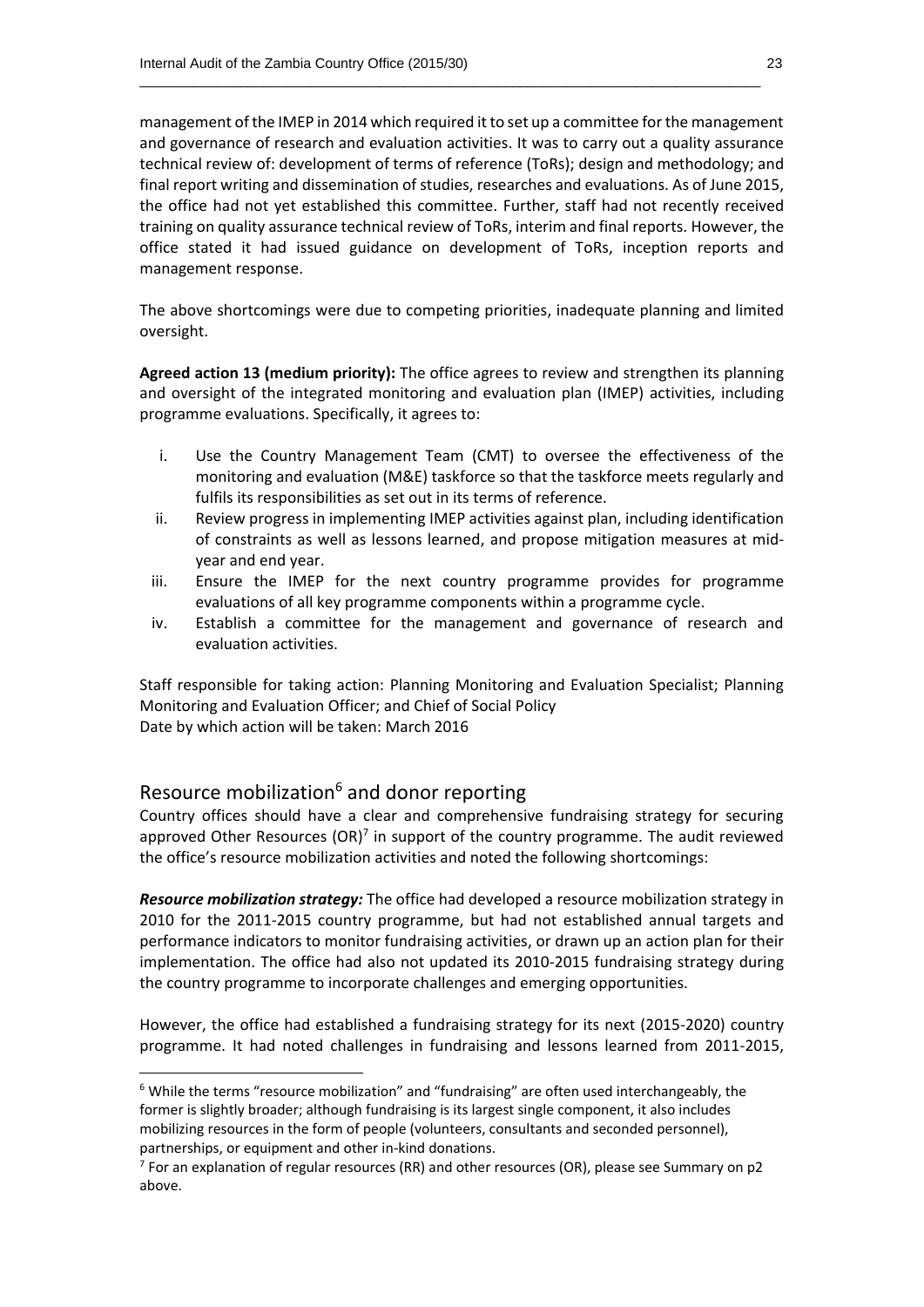identified potential donors by section, and established a process for quality assurance of donor proposals and donor reporting. But it had not established annual fundraising targets, or produced an action plan to implement the strategy.

\_\_\_\_\_\_\_\_\_\_\_\_\_\_\_\_\_\_\_\_\_\_\_\_\_\_\_\_\_\_\_\_\_\_\_\_\_\_\_\_\_\_\_\_\_\_\_\_\_\_\_\_\_\_\_\_\_\_\_\_\_\_\_\_\_\_\_\_\_\_\_\_\_\_\_\_\_\_\_\_

*Donor proposals:* The audit reviewed a sample of four funding proposals submitted to donors in 2014. All four sampled proposals listed the key implementing partners for the implementation of proposed project activities. However, none of the sampled proposals included a brief description of implementing partners' capacity, experience and skills to successfully implement proposed activities. Neither did they explain how the proposed activities related to UNICEF CPAP and UNDAF outcomes, or include an exit strategy to build confidence of the donors that the activities would not be continuously dependent on donor funding.

The proposals also omitted M&E plans, describe results reporting to donors or include baseline information and targets for the proposed interventions. Three of the four sampled proposals also lacked information on the risk assessment and corresponding mitigation plan.

*Donor reports:* The office submitted 48 donor reports in 2014 and 25 in 2015. Further, two out of the 48 reports submitted in 2014 and one out of 25 submitted in 2015 were sent late. Based on audit visits to two major donors and review of documents, including correspondence between UNICEF and donors, it was noted that donors had concerns on the quality of some of the reports, such as editing errors. This was confirmed when the audit visited two of the donors.

**Agreed action 14 (medium priority):** The office agrees to:

- i. Set annual fundraising targets, establish key performance indicators and develop an action plan with assigned responsibilities and timelines, for implementing its resource mobilization strategy, which can be incorporated in the annual management plan.
- ii. Provide guidance on, and establish an oversight mechanism for, the development of funding proposals.
- iii. Provide guidance on the quality assurance process for donor reporting and ensure that all reports are submitted promptly.

Staff responsible for taking action: Deputy Representative; Chief of Communications; and Reports Specialist

Date by which action will be taken: February 2016

#### Programme management: Conclusion

Based on the audit work performed, OIAI concluded at the end of the audit that, subject to implementation of the agreed actions described, the controls and processes over the programme management, as defined above, were generally established and functioning during the period under audit.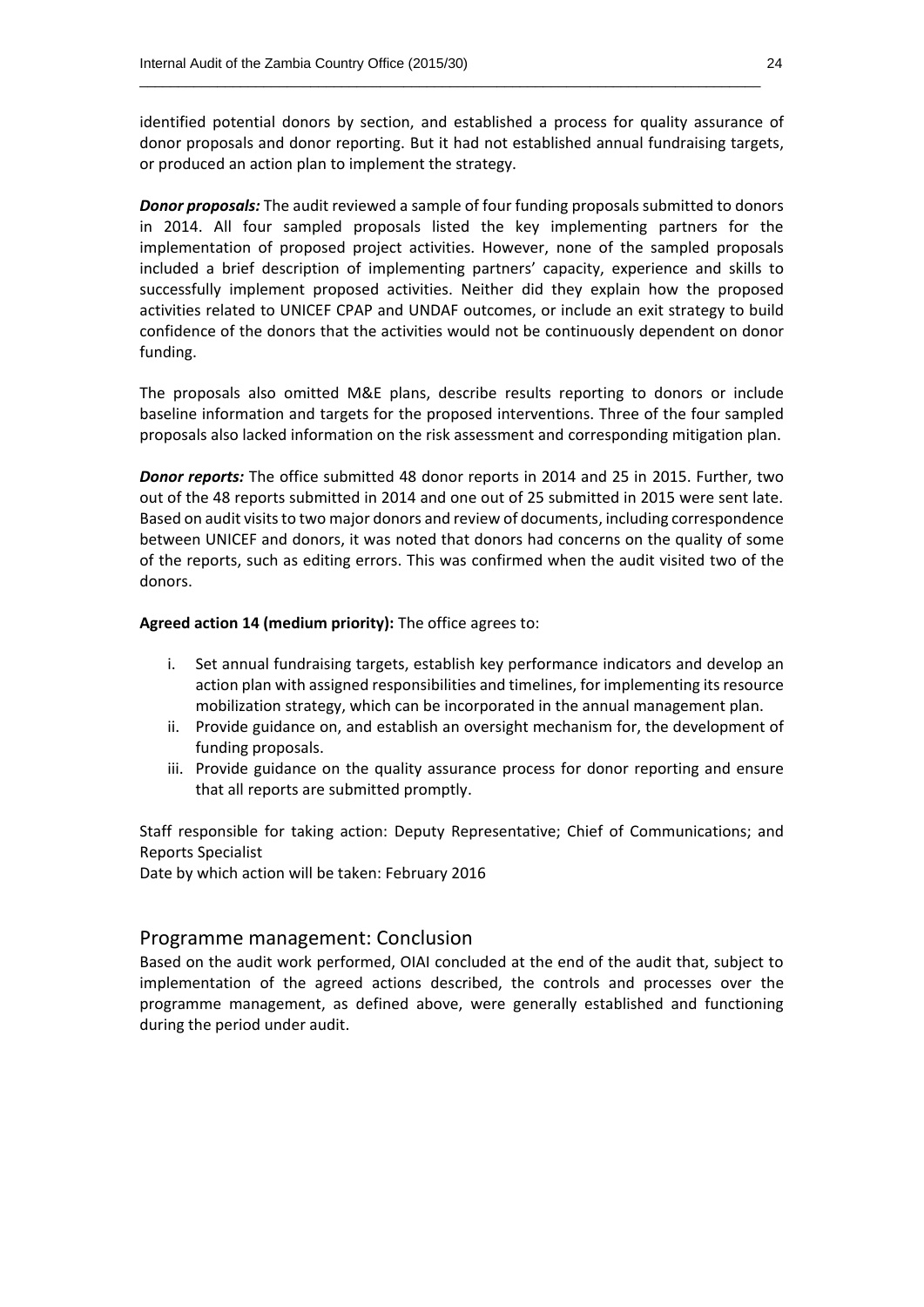### 3 Operations support

In this area the audit reviews the country office's support processes and whether they are in accordance with UNICEF Rules and Regulations and with policies and procedures. The scope of the audit in this area includes the following:

\_\_\_\_\_\_\_\_\_\_\_\_\_\_\_\_\_\_\_\_\_\_\_\_\_\_\_\_\_\_\_\_\_\_\_\_\_\_\_\_\_\_\_\_\_\_\_\_\_\_\_\_\_\_\_\_\_\_\_\_\_\_\_\_\_\_\_\_\_\_\_\_\_\_\_\_\_\_\_\_

- **Financial management**. This covers budgeting, accounting, bank reconciliations and financial reporting.
- **Procurement and contracting.** This includes the full procurement and supply cycle, including bidding and selection processes, contracting, transport and delivery, warehousing, consultants, contractors and payment.
- **Asset management**. This area covers maintenance, recording and use of property, plant and equipment (PPE) as well as management of records. This includes large items such as premises and cars, but also smaller but desirable items such as laptops; and covers identification, security, control, maintenance and disposal.
- **Inventory management.** This includes consumables, including programme supplies, and the way they are warehoused and distributed.
- **Information and communication technology (ICT)**. This includes provision of facilities and support, appropriate access and use, security of data and physical equipment, continued availability of systems, and cost-effective delivery of services.

All the areas above were covered in this audit.

The audit found that controls were functioning well over a number of areas. For example, the general ledger accounts were properly used in processing financial transactions. Direct cash transfer (DCT) liquidation documents were adequately supported. Monthly bank reconciliations were completed on time.

The office had adequately accounted for property, plant and equipment in VISION.

However, the audit noted the following.

#### Management of cash transfers

**.** 

Country offices should have systems and controls to ensure that financial transactions and records are regularly monitored for accuracy and timely processing. The audit noted the following.

*Documentation in VISION*: In 13 out of 15 cases reviewed by the audit, the office did not attach scanned copies of the certified FACE forms<sup>8</sup> to the corresponding funds commitments in VISION in accordance with UNICEF Financial and Administrative Policy 5: *Cash Disbursements*. Similarly, for liquidations, the office did not attach scanned copies of the approved FACE forms to the funds commitments in VISION in any of the 15 cases reviewed.

*Direct payments:* The audit noted that in six out of the sampled 13 cases, the relevant annual

<sup>&</sup>lt;sup>8</sup> The Funding Authorization Certificate of Expenditure (FACE) form is used by the partner to request and liquidate cash transfers. It is also used by UNICEF to process the requests for and liquidation of cash transfers. The FACE forms should reflect the workplans, which set out the activities for which funds are being requested, or on which they have been spent. The FACE form was designed for use with the HACT framework, but can also be used outside it.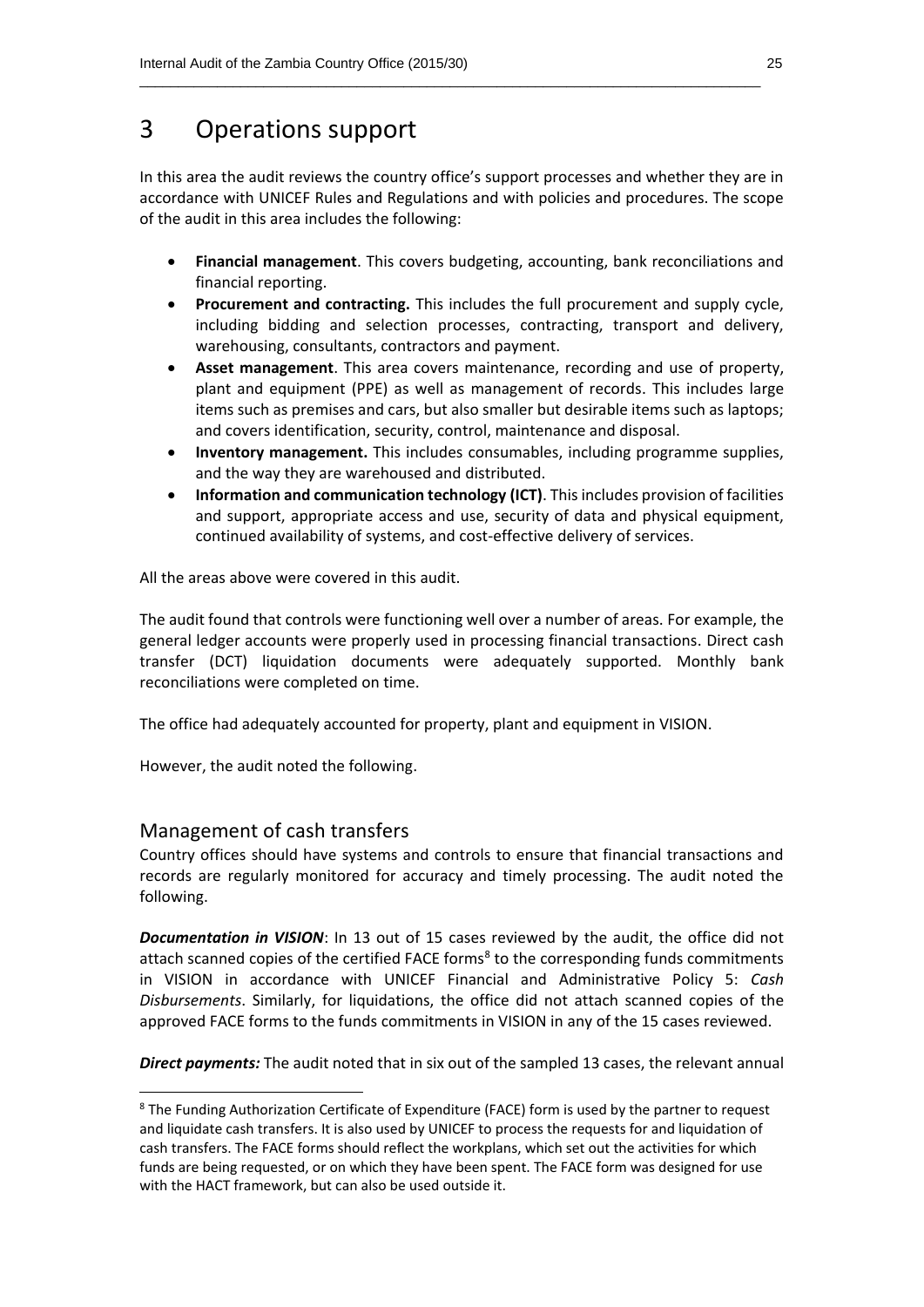workplans (AWPs) were not attached to requests for direct payments.<sup>9</sup> Further, activity reports were not included in four cases. The office issued a standard operating procedure in 2015 to address these shortcomings.

\_\_\_\_\_\_\_\_\_\_\_\_\_\_\_\_\_\_\_\_\_\_\_\_\_\_\_\_\_\_\_\_\_\_\_\_\_\_\_\_\_\_\_\_\_\_\_\_\_\_\_\_\_\_\_\_\_\_\_\_\_\_\_\_\_\_\_\_\_\_\_\_\_\_\_\_\_\_\_\_

*Down-payment processing:* The Eastern and Southern Africa Regional Office (ESARO) had an established benchmark of two business days for processing down-payment requests. The audit reviewed a sample of 13 such requests and noted that none were completed within two days (the delays ranged from five to 21 days); this could delay programme implementation.

*Timeliness of cash transfers*: Delays in requesting and disbursement of cash transfers were noted in 12 of 13 cases reviewed, with delays ranging from 26 days to almost four months after the planned start date of activities in the approved workplans. The delays were caused by a combination of factors, including partners not submitting the requests for cash transfers on time – which on average caused 15 days' delay. However, there were also delays between request and disbursement of about 30 days (ranging from three to 82 days). Further, two partners visited reported receiving cash transfers late. Untimely disbursement of cash transfers can delay programme implementation.

*Liquidation of DCTs:* Activity reports were attached to liquidation documents. In five out of 15 liquidations sampled, however, it was noted that the periods of activity were either not consistent with the activity reports and FACE form or were not indicated on the FACE form. For instance, the period indicated in the FACE form for one liquidation was April to June 2014 whereas the activity was reported to have taken place between July and August 2014. This could lead to the liquidation of advances given for activities not carried out.

**Agreed action 15 (medium priority):** The office agrees to increase oversight of management of cash transfers, and to take the following specific steps:

- i. Ensure implementing partners reference request for inputs to the agreed annual workplan (AWP) or Programme Cooperation Agreement (PCA).
- ii. Ensure that relevant portion of the AWP is included when requesting direct payments and reimbursements.
- iii. Ensure that relevant documents relating to funds commitments are scanned and uploaded in VISION.
- iv. Review its processes for processing cash transfers, assist partners in timely submission of requests for cash transfers, and ensure that cash transfers are disbursed to partners promptly and in accordance with workplans, including completing the payment process within two business days of posting of a down-payment request.
- v. Review its liquidation procedures to ensure consistency between activity report periods and periods indicated on the Funding Authorization Certificate of Expenditure form prior to completing liquidation process.

Staff responsible for taking action: Chief of Operations; Programme Manager (HACT); and Budget and Finance Officer

Date by which action will be taken: March 2016

**.** 

 $9$  Direct payments are those made by UNICEF directly to vendors and other third parties who have provided goods or services on behalf of the implementing partner, for agreed-upon programme activities. The payments are made upon request and following completion of the activities.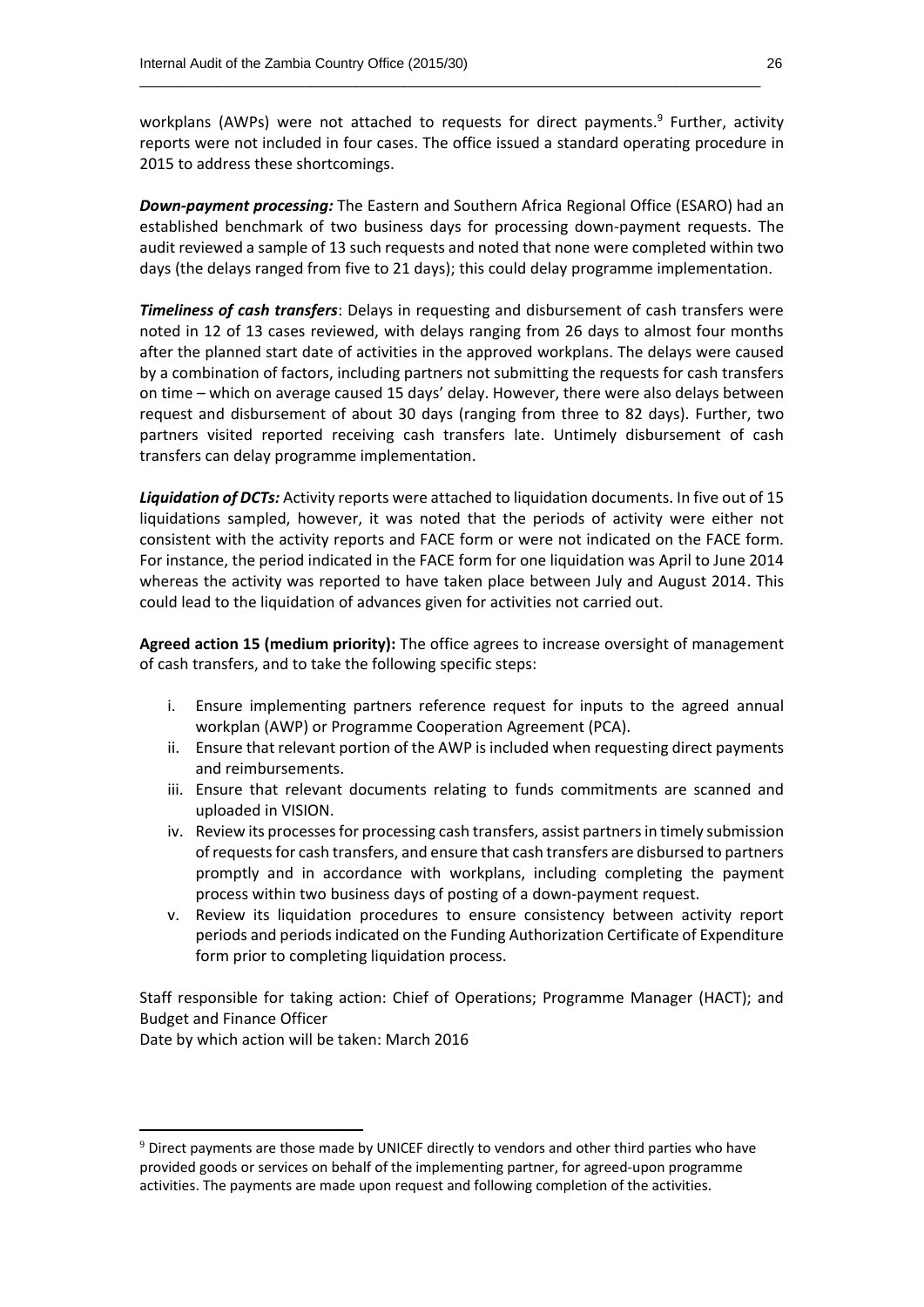#### Vendor master records

UNICEF's Supply Manual and the relevant VISION guidance notes provide guidance on the creation, maintenance, and use of, and access to, vendor records in VISION. The creation of vendor master records by an office should be done centrally by the designated staff member(s). The office is also expected to ensure the completeness of the vendor's details in the master record – especially the payment method and the banking details, as this information is required for processing of payments.

\_\_\_\_\_\_\_\_\_\_\_\_\_\_\_\_\_\_\_\_\_\_\_\_\_\_\_\_\_\_\_\_\_\_\_\_\_\_\_\_\_\_\_\_\_\_\_\_\_\_\_\_\_\_\_\_\_\_\_\_\_\_\_\_\_\_\_\_\_\_\_\_\_\_\_\_\_\_\_\_

The office should also avoid creation of duplicate vendor master records, as these could provide erroneous information related to disbursements and liquidations of a vendor account, and increase the risk of overpayments or double payments. Duplicate records may also allow implementing partners to receive DCTs despite having previous cash transfers outstanding for more than six months.

The office had an established process for the creation and maintenance of vendor master records in VISION, and had assigned the vendor master role in VISION to two staff members. New vendor registration in VISION required certification of the requesting section/unit and approval of the chief of operations. It was also noted that the process systematically required vendors and implementing partners to submit details of their bank accounts to the office for the registration.

However, the audit review noted that vendor accounts had been duplicated in vendor master records for 37 vendors, totaling 80 of the total 1,011 vendor master records. The office had blocked 24 of the 37 duplicate vendors for posting, but not the remaining 13, so that transactions could still be posted to these vendor accounts. <sup>10</sup> Though the audit found duplicate vendor master records, it did not identify any duplicate payments or irregularities.

The office had also identified inactive implementing partners and suppliers. However, although it had added "blocked" to the names of 121 vendors pertaining to implementing partners and suppliers, they had not actually blocked them; one could still post transactions to the accounts. In addition, the office had marked two vendors for deletion even though transactions had been posted to these vendor master record accounts. To maintain an audit trail, vendor master record accounts with posted transactions should not be marked for deletion.

**Agreed action 16 (medium priority):** The office agrees to increase oversight of the application of controls over vendor master data, and to take the following steps:

- i. Establish Standard Operating Procedures to ensure completeness and accuracy of records, including a procedure to avoid duplicate vendor master records.
- ii. Periodically review the vendor master records in order to ascertain validity of vendors with multiple master records, and block and mark for deletion master records considered invalid or duplicate.

Staff responsible for taking action: Chief of Operations Date by which action will be taken: March 2016

1

<sup>&</sup>lt;sup>10</sup> Deletion of vendor from the vendor master record is centralized at UNICEF headquarters. Once the vendor master record is marked for deletion by the country office, UNICEF headquarters will delete it centrally at a given time. Meanwhile, if the vendor master record is blocked from posting, transactions can no longer be posted to the account of this vendor.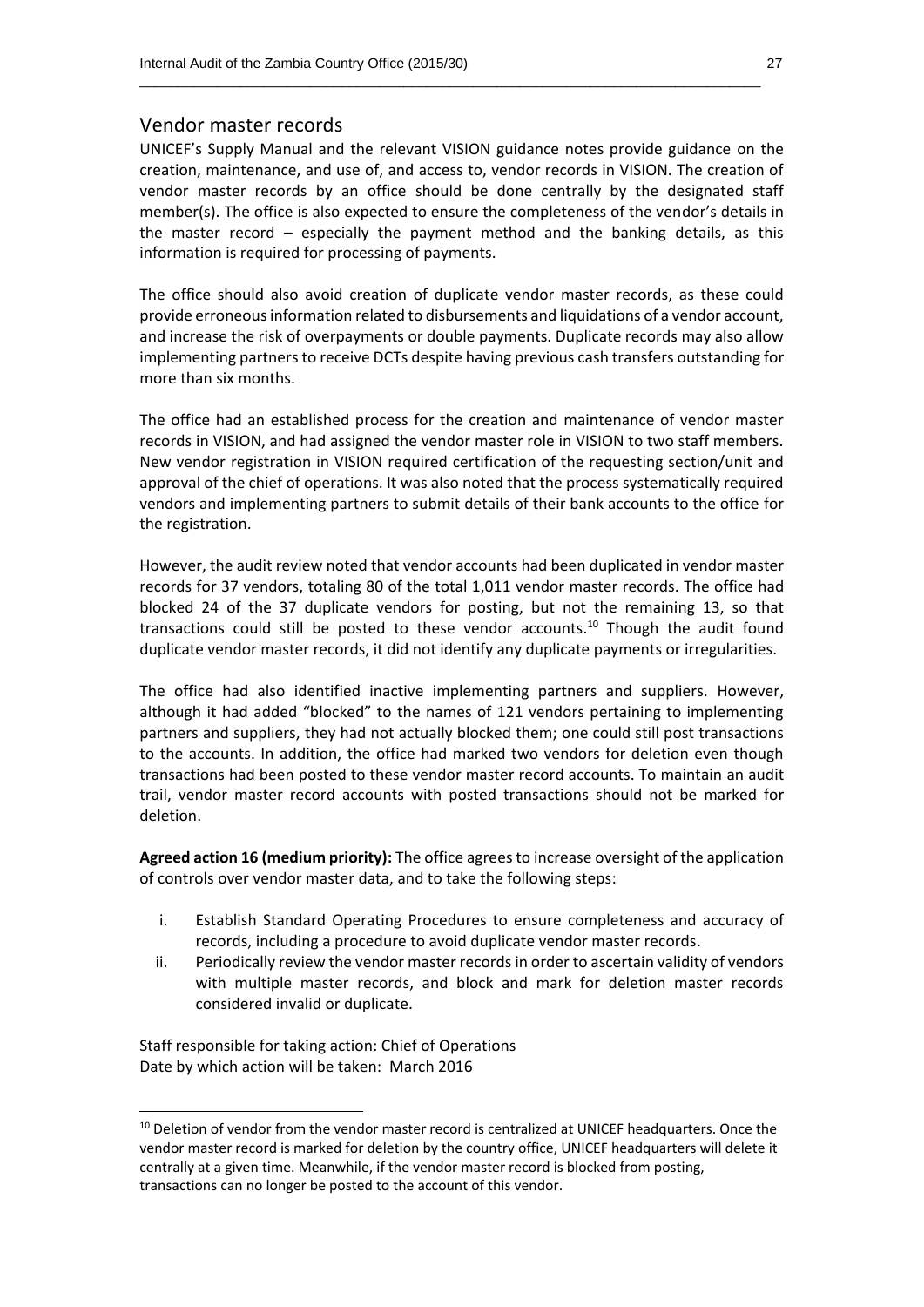#### Procurement of supplies and services

The country office had procured programme supplies locally valued at US\$ 4.5 million. It had also procured services locally valued at US\$ 9.4 million during the period from January 2014 to May 2015. Of this, US\$ 6.8 million was for institutional services and US\$ 2.6 million for individual services. The audit reviewed whether the office had effective processes so that the procurement of programme supplies and services was properly planned, implemented and monitored.

\_\_\_\_\_\_\_\_\_\_\_\_\_\_\_\_\_\_\_\_\_\_\_\_\_\_\_\_\_\_\_\_\_\_\_\_\_\_\_\_\_\_\_\_\_\_\_\_\_\_\_\_\_\_\_\_\_\_\_\_\_\_\_\_\_\_\_\_\_\_\_\_\_\_\_\_\_\_\_\_

The office had drawn up a plan for procurement of supplies and services in 2014 and 2015. It had last conducted market survey in 2010, but had issued an expression of interest in 2014 to source suppliers for a market survey in order to keep its supplier database up-to-date. The office also had an innovative project to qualify new potential suppliers using web-based sourcing.

The audit reviewed a sample of four individual contracts, five purchase orders (POs) and six institutional contracts released in 2014-2015. The sample reviewed represented 29 percent of the contracts awarded by dollar value during the period under audit. The audit noted the following.

*Quality of partners' request for inputs:* The audit reviewed the quality of partners' request for supply inputs to confirm that they were aligned with the AWPs or PCAs. It was noted that in eight of 11 (73 percent) sampled cases, there was no reference made to the relevant AWP or PCAs; the activity start dates were also not indicated in those eight cases. If partners' requests do not reference the AWP or PCA with relevant activity start dates, there could be a risk of procuring items not planned for. The office said it had issued a standard operating procedure (SOP) in 2015 to address this.

*Individual contracts:* The office had not always followed established procedures to select the most appropriate candidate for a consultancy. For example, in one case the office had not recorded the reasons for its decision not to award a contract to a candidate who had a stronger educational background, more experience of the UN agencies and a closer match for the tasks in the ToR. In another case, also, the office had not documented the reasons to award the contract to a candidate who did not hold the minimum educational qualifications specified, although there had been a candidate who did. In addition, the office had not verified the academic credentials of consultants in any of the three applicable cases (UNICEF procedures require this).

According to UNICEF's policies for individual contracts, consultants are responsible for the arrangement and cost of any visas they might need. However, in one case, the office reimbursed a visa processing fee to a consultant though it had not been agreed in the contract. In another case, the office agreed a visa processing fee in the contract (although in the event it was not paid, as the consultant did not require a visa for Zambia). The office also paid daily subsistence allowance (DSA) to a consultant although it had not been agreed in the contract.

*Programme supplies:* In some cases, the office had underestimated some important elements of the programme supplies, which caused delay in the delivery of supplies to end users. Thus 10 motorbikes procured for partners to implement programme activities were promised by the supplier for January 2015 but were delayed for two months, as the office had not allowed time to brand these motorbikes with the UNICEF logo and deliver them to the partner. In other cases the delays were the fault of the suppliers, but might have been mitigated by closer monitoring and follow-up by the office. For example, the supplier agreed to deliver Mama &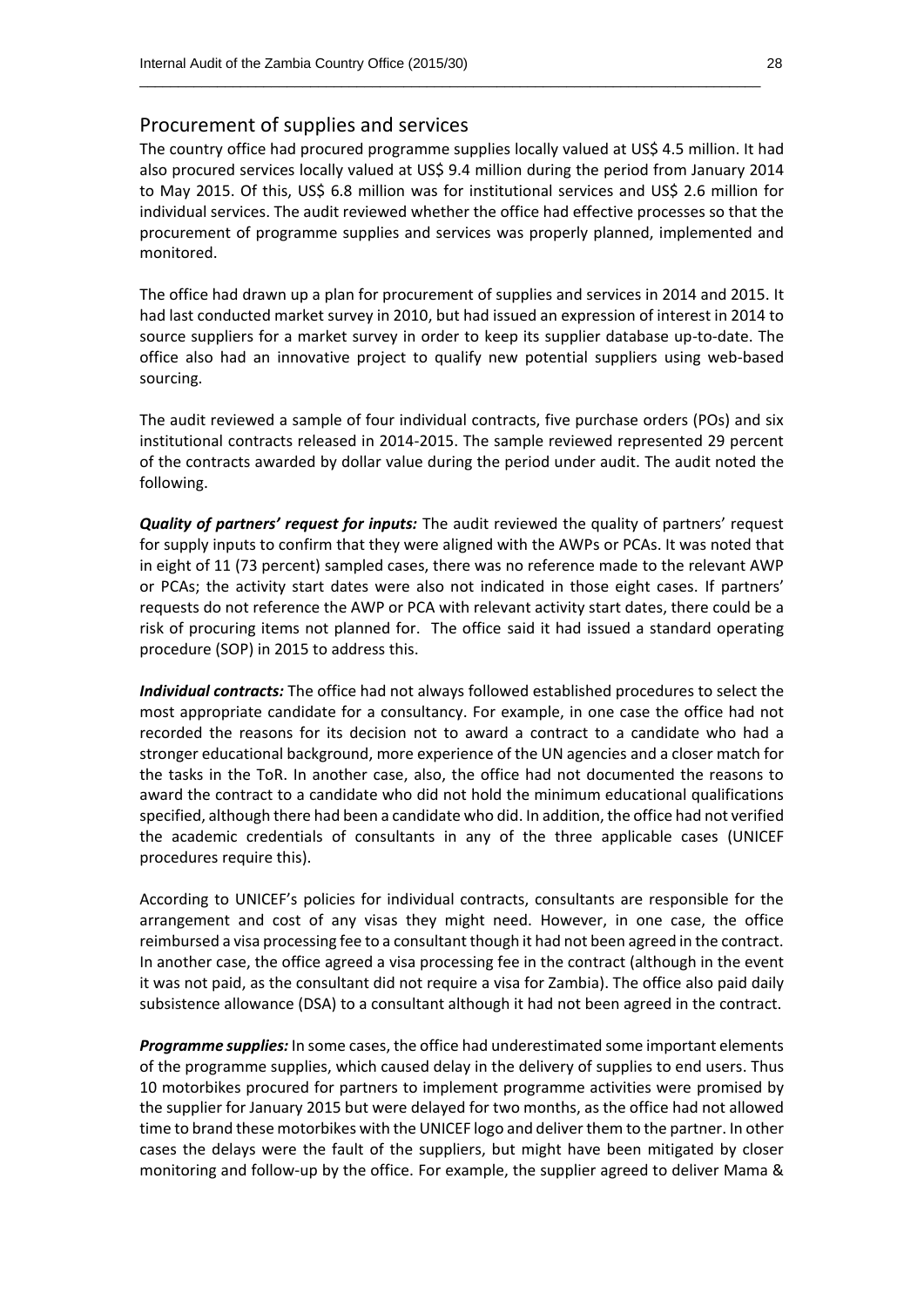Baby Kits in March 2015, but these had yet to be delivered at the time of audit (June 2015). Printed teachers' guides that were to have been delivered in December 2014 had also yet to arrive.

\_\_\_\_\_\_\_\_\_\_\_\_\_\_\_\_\_\_\_\_\_\_\_\_\_\_\_\_\_\_\_\_\_\_\_\_\_\_\_\_\_\_\_\_\_\_\_\_\_\_\_\_\_\_\_\_\_\_\_\_\_\_\_\_\_\_\_\_\_\_\_\_\_\_\_\_\_\_\_\_

In one of the sampled cases, the office issued an invitation to bid (ITB) for the purchase of mobile phones that had been requested by implementing partner for data collection at the community level. The partner wanted a specific model for its battery life and ease of use. The office stated that this old model of mobile phone was no longer in demand locally, and therefore none of the suppliers had responded to the ITB. As a result, the office contacted a supplier who had supplied a similar model the previous year and prepared a note for record (NFR) for single-source procurement. However, the NFR was prepared and signed by the staff member who had released the purchase order; they had also been involved in the procurement process.

*Institutional contracts:* In one of five cases reviewed, the lowest bidder (of those technically qualified) offered US\$ 1.33 million for borehole siting, drilling and installation of hand-pumps, but the office awarded the contract to the second lowest bidder at US\$ 1.42 million. The contract review committee (CRC) reasoned that the lowest bidder had already been engaged in other components of the work and awarding this contract would overburden it. However, from the NFR, there was no evidence the lowest bidder had been assessed to see if it did have the capacity.

The audit also noted that, in 2015, the office awarded a contract for ancillary services valued at US\$ 45,700 based on single-source selection. The contractor had provided such services to the office since 2006 and the volume of business with the contractor in 2014-2015 alone totaled at US\$ 200,000. The CRC based its recommendation on satisfactory past provision of services without exploring competitive options in the market. There was also no NFR justifying single-sourcing.

*Performance evaluation:* The office did not always adequately evaluate and justify the performance of contractors and suppliers. For example, a supplier delayed delivery of programme supplies by more than three months, but the office evaluated its performance as "satisfactory" without sufficient justification. In another case, the office evaluated performance of the supplier almost one month before the delivery. In a third case, the CRC recommended a rigorous progress-monitoring mechanism for a contract valued at US\$ 5.3 million which ran from 2010 to 2015. However, while the contractor had submitted quarterly progress reports, the office had not evaluated the performance of the contractor until December 2014. In a fourth case, performance of an ancillary service provider was satisfactorily evaluated by a staff member in administration without seeking feedback on the satisfaction of the recipients of the services (staff and consultants). Without such feedback, the performance of a contractor might not be properly evaluated and the office may continue paying for poor-quality services.

*Recording in VISION:* Key information related to each procurement action (such as the CRC submission, the selection process, and performance evaluation) was not reflected in VISION as expected. In addition, the office had yet to close 74 contracts and POs that had been completed, and had remained open for more than five months. These contracts and POs included 16 that had been open since 2012 and 28 since 2013. If contracts and POs are not closed in VISION when they are fulfilled, any unspent commitments related to them (in these cases, amounting to US\$ 70,000) cannot be released for other activities.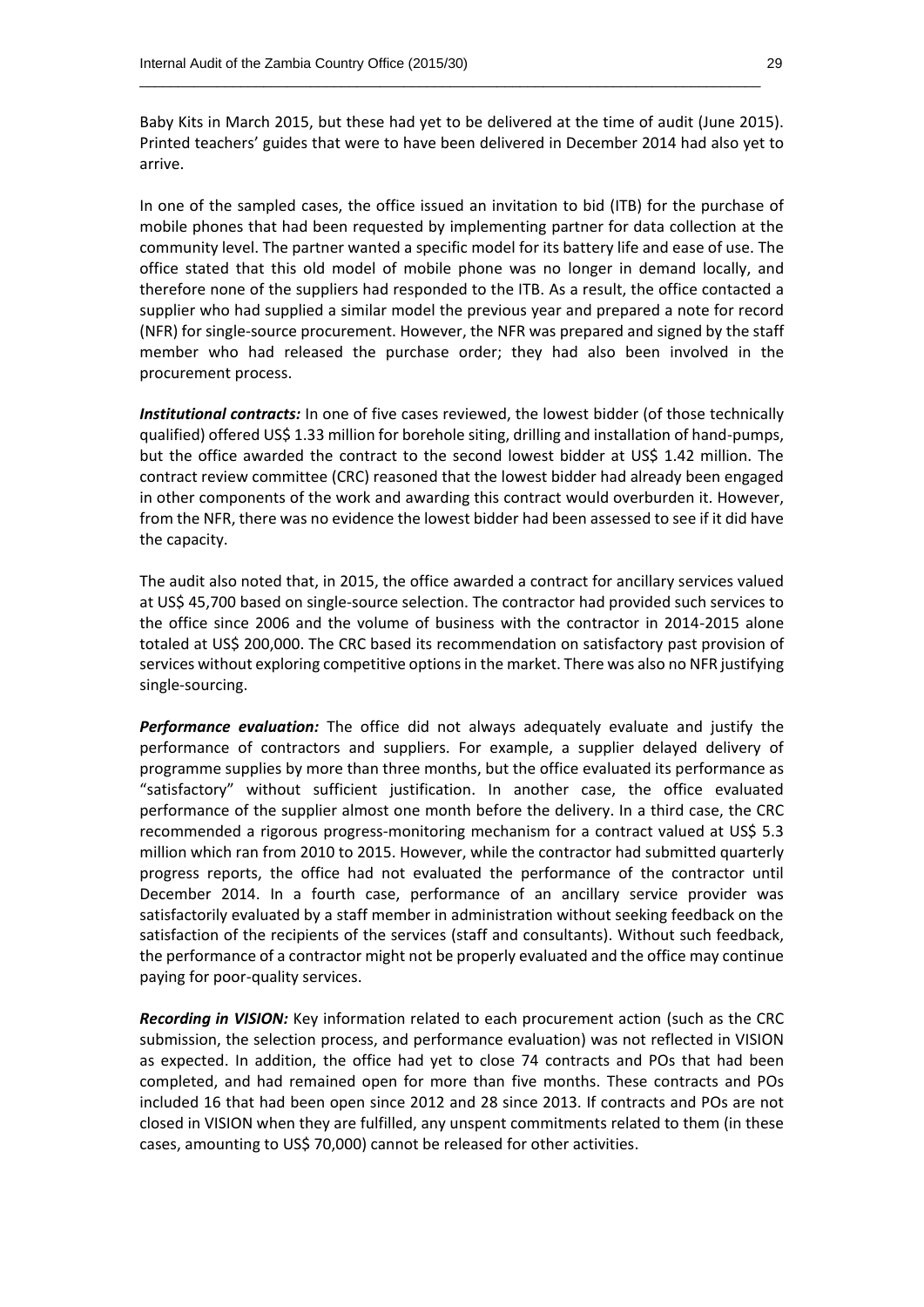**Agreed action 17 (high priority):** The office agrees to increase its oversight of the procurement of supplies and services, and to take the following specific steps:

\_\_\_\_\_\_\_\_\_\_\_\_\_\_\_\_\_\_\_\_\_\_\_\_\_\_\_\_\_\_\_\_\_\_\_\_\_\_\_\_\_\_\_\_\_\_\_\_\_\_\_\_\_\_\_\_\_\_\_\_\_\_\_\_\_\_\_\_\_\_\_\_\_\_\_\_\_\_\_\_

- i. Award individual contracts to the most appropriate candidates, giving due consideration to the criteria established in the terms of reference.
- ii. Negotiate consultancy fees and, if applicable, daily subsistence allowance to individual consultants, and discontinue payment of visa processing fees to consultants.
- iii. Verify academic credentials of consultants before signing contracts; and ensure that consultants are responsible for obtaining, and paying for, any visas they might need.
- iv. Enhance planning of programme supplies, including elements such as branding; and ensure timely delivery of programme supplies to end users.
- v. Ensure that the procurement function is adequately segregated by separating authorization and documentation of single-source selection from purchase-order release function.
- vi. Obtain value for money through the competitive selection process, and award contracts to the lowest qualified bidders, or document in full the reasons for not doing so, ensuring that those reasons provide sufficient justification in line with the relevant UNICEF guidelines.
- vii. Systematically evaluate performance of suppliers and contactors, getting feedback from users of the supplies or services when relevant, and record any weaknesses.
- viii. Provide guidance for the maintenance of procurement information in VISION, and the closure of completed contracts and purchased orders in VISION.

Staff responsible for taking action: Human Resources Specialist and Supply and Logistics Specialist

Date by which action will be taken: March 2016

#### Information and communication technology (ICT)

Offices should have procedures to ensure access to ICT systems and data is restricted to authorized users. The office had a procedure for providing users with access to core UNICEF information and communication technology (ICT) resources, such as the network, email, Intranet and VISION transaction management system components. It had assigned provisioning and de-provisioning of access to ICT resources to the human resources unit.

The audit noted the following.

*Access management:* As of 19 June 2015, the office had 103 active user accounts, including staff and consultants. A review of the access of all 103 users at the time of the audit noted that 38 users' access did not match their contract expiry dates. In nine of these 38 cases, the users had access to UNICEF ICT resources beyond their contract expiry dates (ranging from 10 days to more than 450 days). One of them had no expiry date. Conversely, 29 users had their access rights set to expire before their contracts.

These errors were caused by weak oversight and absence of periodic reconciliation between the expiry dates of contracts and user accounts. The office stated that all users did have valid contracts. However, users having access beyond their contracts increased risks of unauthorized access and/or inappropriate transactions, resulting in potential loss of resources and data integrity.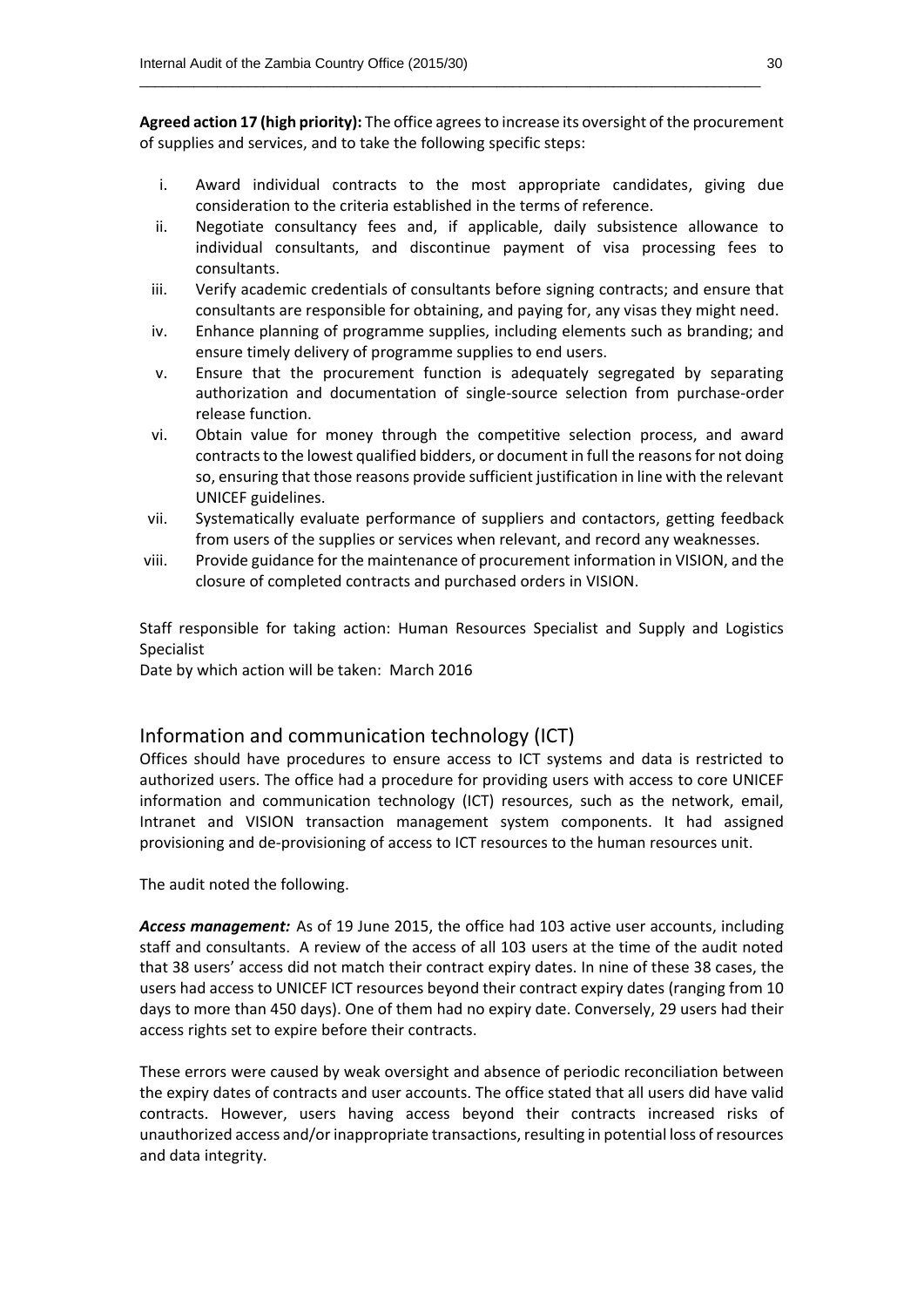*Non-disclosure agreement for consultants:* The office had eight consultants as of June 2015, and they had been given access to the office's ICT resources without their signing a nondisclosure agreement (NDA) or Memorandum of Understanding (MoU) as required by UNICEF policy. The office was not aware that these should be obtained and placed on file prior to approval of account creation.

\_\_\_\_\_\_\_\_\_\_\_\_\_\_\_\_\_\_\_\_\_\_\_\_\_\_\_\_\_\_\_\_\_\_\_\_\_\_\_\_\_\_\_\_\_\_\_\_\_\_\_\_\_\_\_\_\_\_\_\_\_\_\_\_\_\_\_\_\_\_\_\_\_\_\_\_\_\_\_\_

*Disaster Recovery Plan (DRP):* The office had a DRP and was backing up its local files daily and monthly; however, the backup files were being stored not off-site but within the UN compound.

*Business Continuity Plan (BCP):* The office prepared a BCP in 2011 and updated it in May 2015. However, it had not conducted a comprehensive simulation of the BCP after the implementation of VISION in January 2012, to confirm that the UNICEF Zambia office could continue to perform essential programme operations under all conditions.

**Agreed action 18 (medium priority):** The office agrees to strengthen oversight over ICT access management and business continuity, and to take the following specific steps:

- i. Review users' access to ICT resources, together with their respective contract expiry dates, and ensure that they are matched in VISION and in the system for provisioning and de-provisioning of access to ICT resources.
- ii. Periodically reconcile the active directory with the users' contracts maintained by human resources unit.
- iii. Ensure that the backup files are stored off-site.
- iv. Train staff on the Business Continuity Plan (BCP) and conduct a comprehensive BCP simulation at least once a year.

Staff responsible for taking action: Chief of Operations, ICT Officer, and Human Resources Specialist

Date by which action will be taken: March 2016

#### Records management

Country offices should have systems and processes to ensure that records of daily transactions, contractual obligations and organizational commitments are appropriately maintained and retained for future review. Records management should include periodic review and classification of records, and decisions regarding retention if needed, or, if not, disposal to reduce storage costs.

The office did not maintain a central archiving system but had assigned the responsibility of managing documents to focal points in various sections. The office did not periodically review its financial records with a view to classifying them as permanent, non-permanent or routine. (This is necessary in order to apply the proper retention period as defined in UNICEF Financial and Administrative Policy 1, Supplement 3.) For instance, payment and deposit vouchers of more than 14 years were stored in the archive. Neither did the office maintain a system such as a register or database of references of archived documents indicating filing dates, locations and closure status.

The office had no mechanism for ensuring that documents and reports were adequately filed and their supporting documents easily located. For example, the signature specimen of those authorized to issue funds requests from implementing partners could not be easily retrieved. Similarly, the means of verification for donor reports and bid-opening sheets for four out of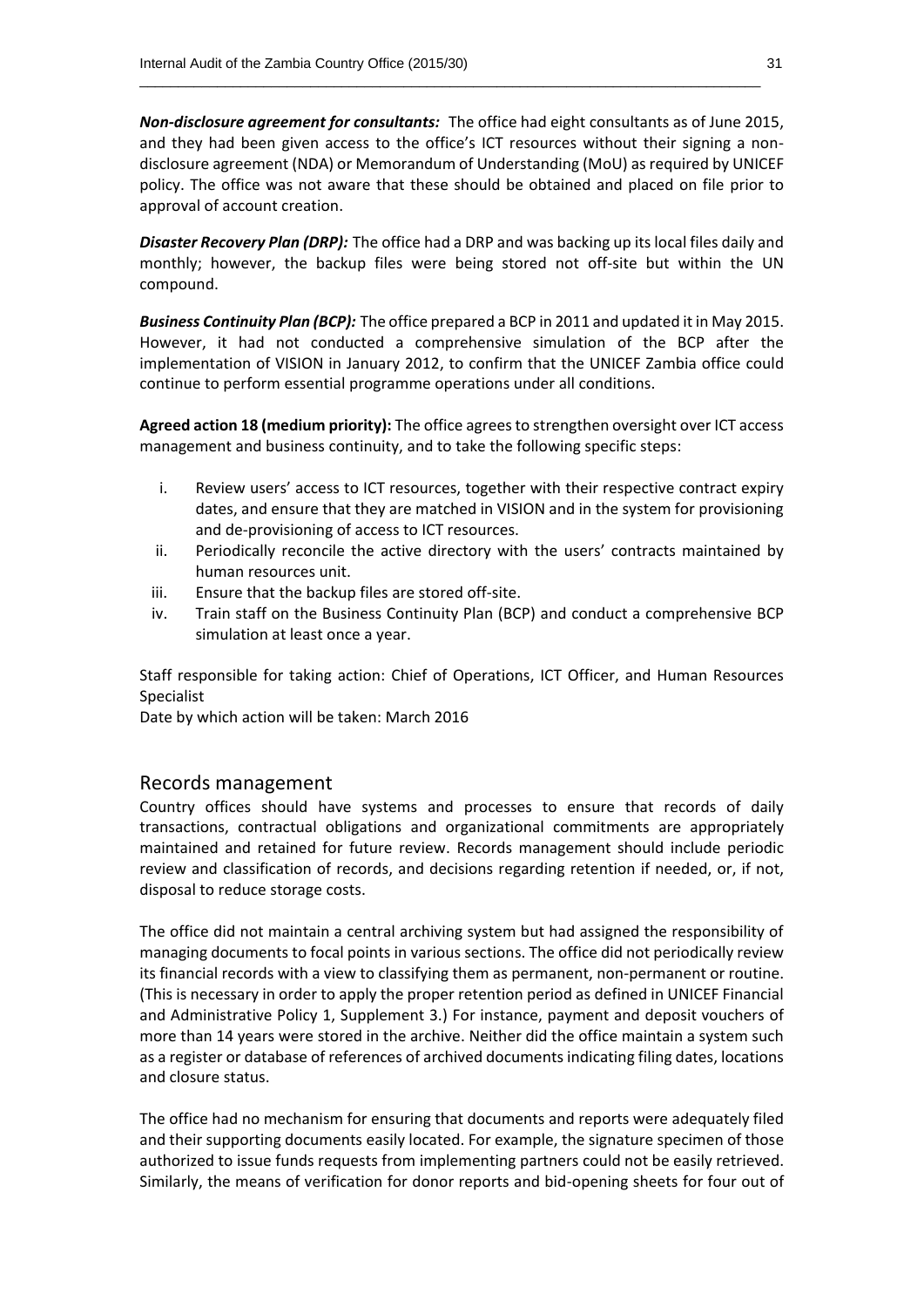six sampled POs could not be retrieved. The audit noted that the section focal points for archiving had not been trained on records management. Also, the documents and files were not uniformly structured and organized, using assigned identification codes.

\_\_\_\_\_\_\_\_\_\_\_\_\_\_\_\_\_\_\_\_\_\_\_\_\_\_\_\_\_\_\_\_\_\_\_\_\_\_\_\_\_\_\_\_\_\_\_\_\_\_\_\_\_\_\_\_\_\_\_\_\_\_\_\_\_\_\_\_\_\_\_\_\_\_\_\_\_\_\_\_

The audit also noted that confidential and sensitive documents were not adequately stored in the archive and access was not restricted to only authorized personnel. Further, non-UNICEF staff had access to UNICEF documents and files stored in the archives.

**Agreed action 19 (medium priority):** The office agrees to strengthen oversight of records management, and to take the following specific steps:

- i. Ensure records are reviewed periodically with a view to classifying them as permanent, non-permanent or routine.
- ii. Establish a tracking system that maintains references of archived documents indicating filing dates, locations and closure status.
- iii. Establish a process to ensure that documents are adequately stored to enable easy retrieval.
- iv. Restrict access to confidential and sensitive documents.
- v. Conduct training on archive management for staff responsible for archiving.

Staff responsible for taking action: Chief of Operations and Administrative Officer Date by which action will be taken: June 2016

#### Operations support: Conclusion

Based on the audit work performed, OIAI concluded that, subject to implementation of the agreed actions described, the control processes over operations support, as defined above, were generally established and functioning during the period under audit.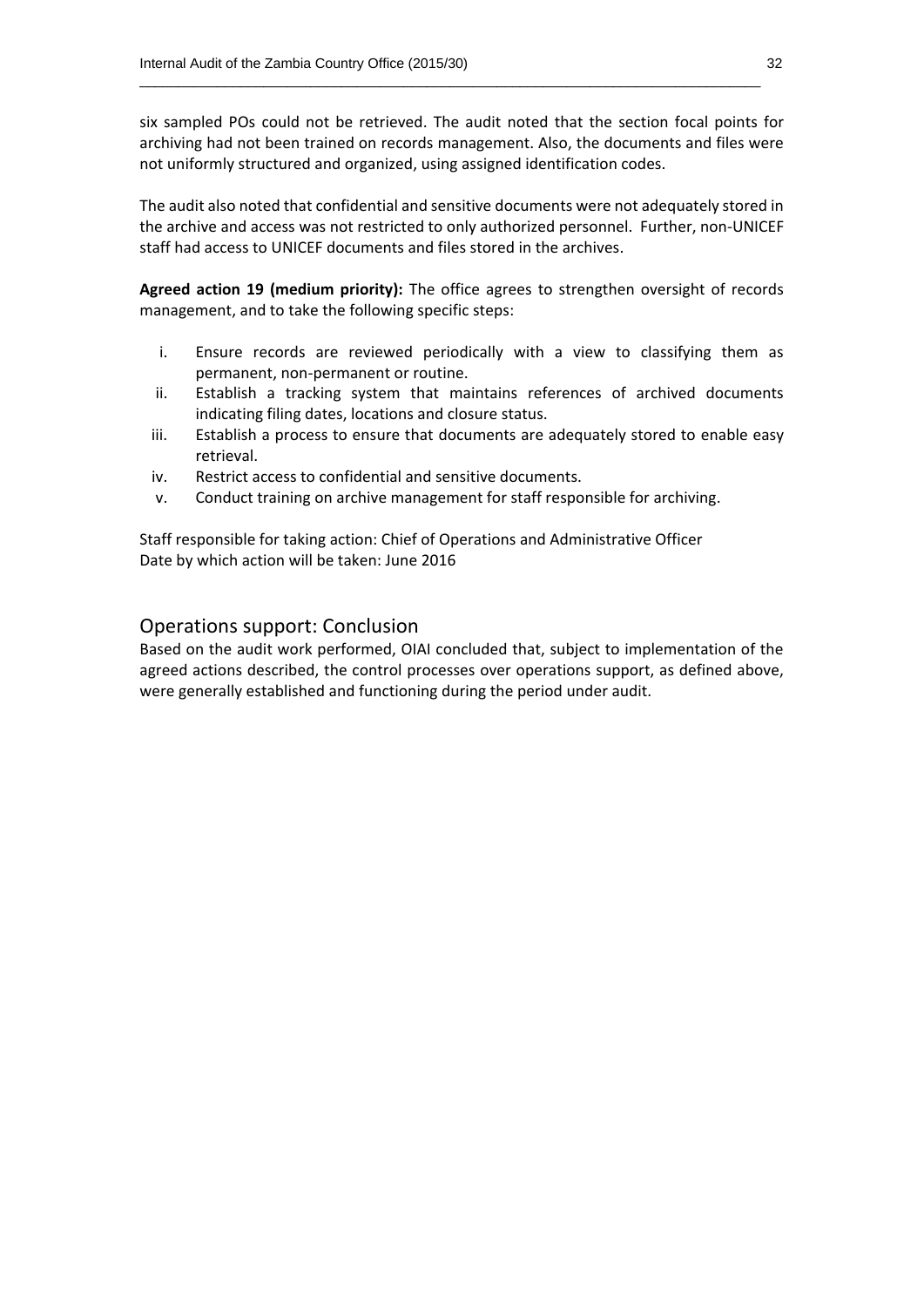## Annex A: Methodology, and definitions of priorities and conclusions

\_\_\_\_\_\_\_\_\_\_\_\_\_\_\_\_\_\_\_\_\_\_\_\_\_\_\_\_\_\_\_\_\_\_\_\_\_\_\_\_\_\_\_\_\_\_\_\_\_\_\_\_\_\_\_\_\_\_\_\_\_\_\_\_\_\_\_\_\_\_\_\_\_\_\_\_\_\_\_\_

The audit team used a combination of methods, including interviews, document reviews, testing samples of transactions. It also visited UNICEF locations and supported programme activities. The audit compared actual controls, governance and risk management practices found in the office against UNICEF policies, procedures and contractual arrangements.

OIAI is firmly committed to working with auditees and helping them to strengthen their internal controls, governance and risk management practices in the way that is most practical for them. With support from the relevant regional office, the country office reviews and comments upon a draft report before the departure of the audit team. The Representative and their staff then work with the audit team on agreed action plans to address the observations. These plans are presented in the report together with the observations they address. OIAI follows up on these actions, and reports quarterly to management on the extent to which they have been implemented. When appropriate, OIAI may agree an action with, or address a recommendation to, an office other than the auditee's (for example, a regional office or HQ division).

The audit looks for areas where internal controls can be strengthened to reduce exposure to fraud or irregularities. It is not looking for fraud itself. This is consistent with normal practices. However, UNICEF's auditors will consider any suspected fraud or mismanagement reported before or during an audit, and will ensure that the relevant bodies are informed. This may include asking the Investigations section to take action if appropriate.

The audit was conducted in accordance with the International Standards for the Professional Practice of Internal Auditing of the Institute of Internal Auditors. OIAI also followed the reporting standards of International Organization of Supreme Audit Institutions.

### Priorities attached to agreed actions

- **High:** Action is considered imperative to ensure that the audited entity is not exposed to high risks. Failure to take action could result in major consequences and issues.
- **Medium:** Action is considered necessary to avoid exposure to significant risks. Failure to take action could result in significant consequences.
- **Low:** Action is considered desirable and should result in enhanced control or better value for money. Low-priority actions, if any, are agreed with the countryoffice management but are not included in the final report.

### Conclusions

The conclusions presented at the end of each audit area fall into four categories:

#### *[Unqualified (satisfactory) conclusion]*